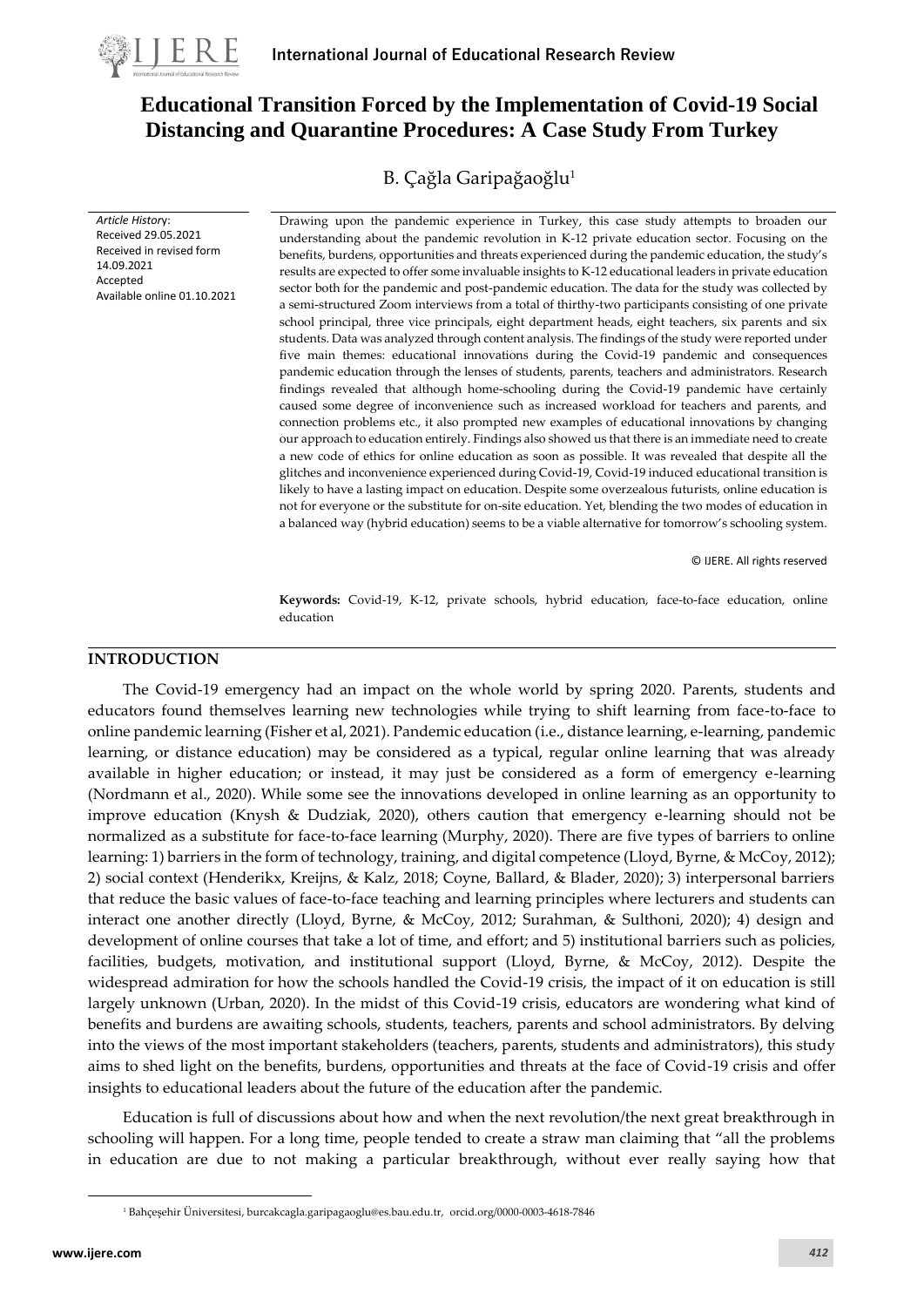breakthrough will solve the problem" (Tam & El-Azar, 2020). According to many, Covid-19 might just be the time for the much-needed educational breakthrough that everyone was waiting for. Andreas Schleicher, Director of Education and Skills at the OECD, urges education leaders to use the momentum created by Covid-19 pandemic to rethink what and how students should learn to prepare for the needs of an interconnected 21st century (OECD, 2020). As pointed out by Schleicher, simply perpetuating the prescriptive approaches to teaching is not up to the challenge at the face of Covid-19 crisis, which demands from teachers not just to replicate their lessons in another medium, but to find entirely new responses to how students learn (Broom, 2020). The Covid-19 crisis may teach us about how education needs to be changed to be able to better prepare our young learners for what the future might hold (Luthra & Mackenzie, 2020). It is our collective responsibility to foster engaging and meaningful environments in the new era of pandemic and postpandemic education (Almazol & Tennant, 2020).

For the past few months, educators, students and families have been making their best to handle and manage the hurdles of the Covid-19 pandemic (Finefter-Rosenbluh, 2020). Widespread school closures have highlighted the dreadful reality of social inequities in the lives of disadvantaged children particularly on the issues of uneven internet and technology access (Finefter-Rosenbluh, 2020), but at the same time, it also shifted our attention from obsessing over test scores and accountability to an entirely different paradigm of physical, mental, and emotional well-being for students and teachers (Almazol & Tennant, 2020).

Many experts believe that it is just the time for our school leaders to generate a new compelling philosophy of education and an innovative educational architecture for a world that does not exist yet (Almazol & Tennant, 2020). "According to a Dell Technologies report, 85% of the jobs in 2030 that Generation Z and Alpha will enter into have not been even invented yet" (Luthra & Mackenzie, 2020). In a world where knowledge is a mouse-click away, the notion of an educator as the knowledge-holder and the student as the knowledge receiver is no longer fit for the purpose of a 21st-century education. With students being able to gain access to knowledge, and even learn a technical skill, through a few clicks on their phones, tablets and computers, the role of the educator and the student must be re-defined (Luthra & Mackenzie, 2020).

The Covid-19 pandemic compelled educational institutions and educators across the world to suddenly harness and utilize the suite of available technological tools (Luthra & Mackenzie, 2020). It urged educators to create content for remote learning for students and helped them experience new possibilities to do things differently with greater flexibility resulting in potential benefits such as increased accessibility to education for students. These are new modes of instruction that have previously been largely untapped particularly in the kindergarten to Grade 12 arena (Luthra & Mackenzie, 2020). Many experts still believe that online learning cannot completely replace face-to-face learning (Surahman, & Sulthoni, 2020). They caution that online learning only has advantages in the form of easy provision and search for access to information quickly and can provide peer-to-peer learning services; however, most other competencies are better taught face-to-face. Moreover, some experts also claim that maintaining mental health of teachers and students are harder when the learning is online (Lakhan, Agrawal, Sharma, 2020). Surahman & Sulthoni (2020) also asserts that the most basic obstacle to online learning is the lack of face-to face synergy of parties involved in designing, developing, implementing, and measuring quality learning online.

Although it is too early to judge how reactions to Covid-19 will affect education systems all around the world, there are signs suggesting that it could have a lasting impact (Tam & El-Azar, 2020). Drawing upon the pandemic experience in Turkey, this case study attempts to broaden our understanding about the pandemic education in K-12. Focusing on the perspectives of all stakeholders, the study's results are expected to offer some invaluable insights to the educational leaders both for the pandemic and post-pandemic education.

More specifically, the study attempts to illustrate how educational stakeholders are affected from the Covid-19 crisis and how this corona-related pedagogical shift in history might affect our approach to education. Hence, the study will specifically address to the following research questions:

(1) What are the educational innovations that define the new educational shift during the Covid-19 pandemic?

(2) How do educational stakeholders (parents, students, teachers and school administrators) interpret the pandemic education in terms of its benefits & burdens?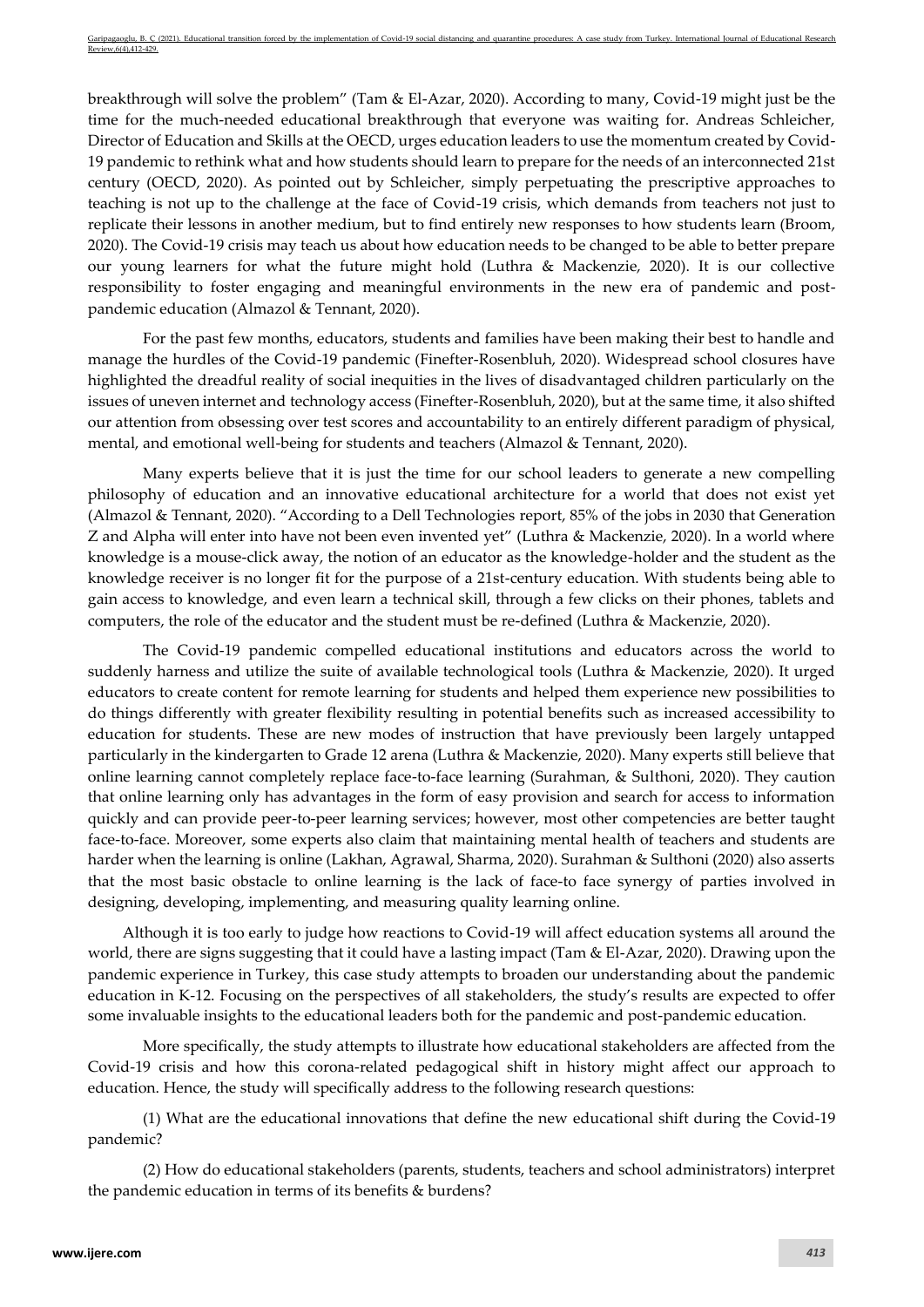(3) Through the lenses of all stakeholders, what are the opportunities & threats at the face of Covid-19 crisis.

## **Research Design and Method**

As the purpose of this study is to provide an in-depth description of the experiences of parents, teachers, students and school administrators at private K-12 schools during the pandemic education and to reveal the threats and opportunities of this crisis to the private K-12 schools; a qualitative case study technique was used as the main research approach. In general, case studies are the preferred when "how" or "why" questions are being posed and when the researcher has little control over events, and when the focus is on a contemporary phenomenon within some real-life context (Yin, 2003).

At the beginning, a conceptual framework was prepared by the researcher. A conceptual framework is a guideline that explains, either graphically or in narrative form, the main things to be studied and the presumed relationships among them (Miles & Huberman, 1994).

#### *Research Sample (Study Group)*

A six-year-old, young, private K-12 school from Istanbul, Turkey was chosen as a 'typical case' for this study. The chosen case was considered as typical because the school was a member of Private Schools Association in Turkey and a member of a large Turkish school chain. Therefore, the school can be considered as a typical K-12 private school. Participants were chosen by purposeful sampling. Purposeful sampling is widely used in qualitative research for the identification and selection of information-rich cases related to the phenomenon of interest (Palinkas, et al., 2015). In this research, to delve into the views of different stakeholder, the study group was chosen from administrators, teachers, parents and students. The study group was composed of 32 Turkish people in total: one school principal (female/42), three vice principals one from the kindergarten (female/40), one from the primary school (female/44), and one from the middle school (male/38); department heads from each of the eight different departments (Math (male/36), Science (female/45), Turkish (female/41), Social Sciences (female/43), English (female/33), Second Language Department (female/35), Art & Music & Psychical Education (male/34), Coding & Robotics (female/32)), eight teachers from different departments (three males /28/30/36; five females 23/27/29/32/51), six people (one male/43; five females /34/36/38/40/43) from the school-parent association and six students (two males 5/12; four females 5/7/9/11) from the student council -each two are from the three different school levels (kindergarten, primary school and middle school).

#### *Research Instruments and Procedures*

Ethics Committee permission was taken from Bahçeşehir University with issue number 26.01.2021- E.1133. Participants were sent a letter of invitation informing them of the purpose of the research and asking that they certify their informed consent. The data was collected from a total of thirty-two participants via oneto-one, semi-structured Zoom interviews (see the Appendix). The participants were interviewed upon availability during the months of January and February in 2021. Due to pandemic regulations, all interviews were conducted via one-to-one, semi-structured Zoom interviews. All zoom interviews are recorded with the consent of the participants. Only four participants did not consent for audio-recording, so the researcher used the interview notes instead of audio-recordings. Audio-recordings were saved at the researcher's hard-disk separately and deleted immediately from the cloud.

## *Validity and Reliability*

Maxwell (2005) asserts that there are two main types of threats to the validity and reliability: 1) researcher bias and 2) the effect of the researcher on participants. Maxwell (2005) argues that the researcher bias occurs as the researchers tends to select data that fit their existing theory or preconceptions and select data that stand out to themselves. On the other hand, Maxwell (2005) suggests that instead of trying to eliminate the influence of the researcher on participants-which is simple impossible, the goal in a qualitative study should be to explain the data collection procedure as detailed as possible.

In this research, to overcome the validity and reliability threats, all recordings were transcribed verbatim and inter-coder agreement was seeked. To achieve this end, as suggested by Miles & Huberman (1994), the researcher followed the following procedure: 1) The interview guideline is structured by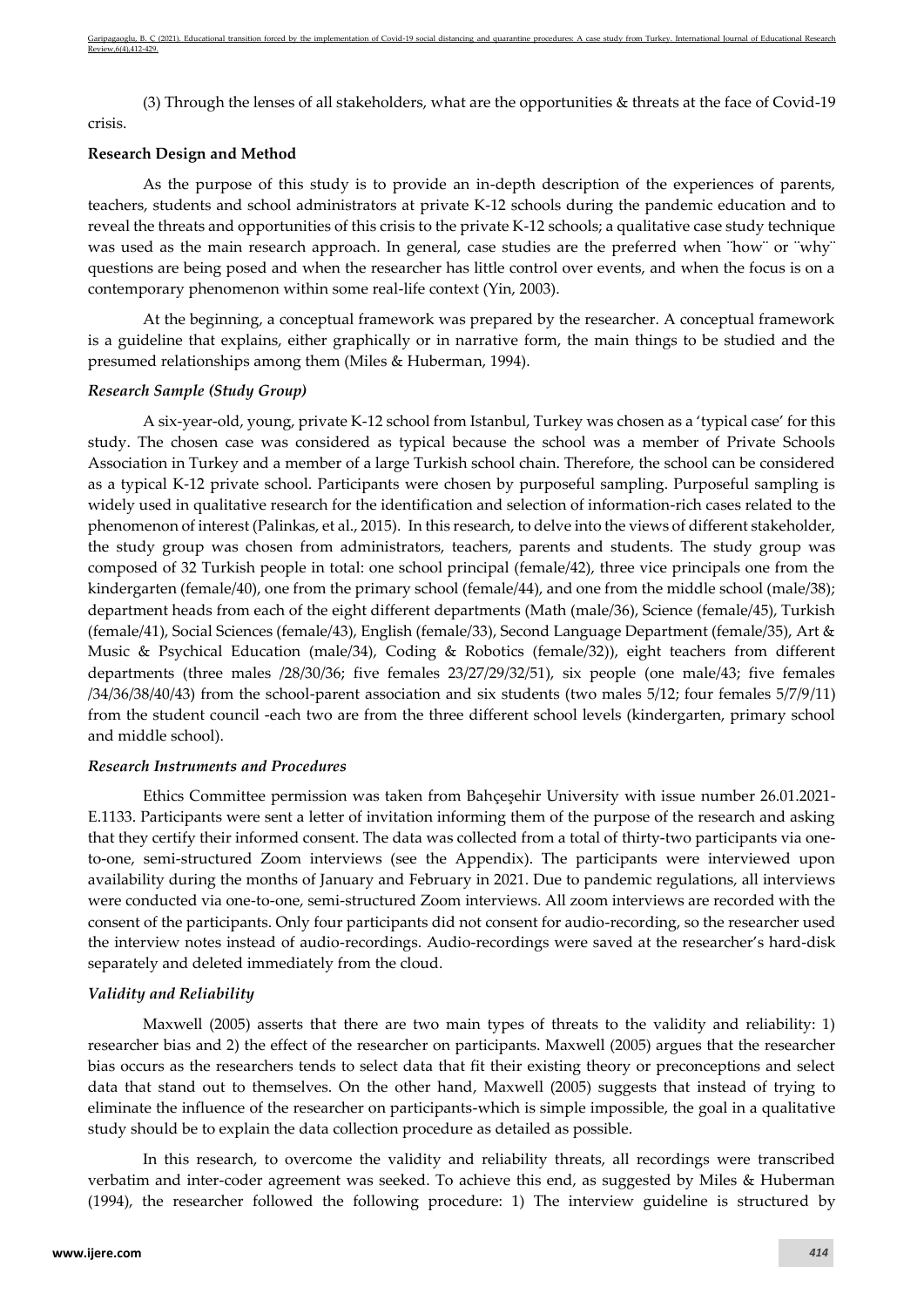introducing the purpose and outlining the procedure. 2) the interviewees were inquired if they had any questions, 3) the researcher repeated her interpretation of what she heard to get confirmation or disconfirmation from the interviewees, 4) as soon as an interview was over, a contact summary sheet summarizing the participant's interview was filled. Finally, 5) at the end of each day, the researcher transcribed the recordings of the day that an interview was held.

Reliability refers to the degree of consistency with which instances are assigned to the same category by different observers or by the same observer on different occasions (Silverman, 2000). Therefore, the researcher asked one of her experienced colleagues to create codes for one of the transcriptions and the two sets of codes were compared. For inter-coder reliability, the formula of Consensus/ (Consensus + Disagreement) x100 proposed by Miles & Huberman's (1994) was used. The inter-coder reliability of the study was calculated to be %93,10 ( $P = 54/ (54+4) \times 100$ ), which is an acceptable rate for inter-coder reliability. The findings are then presented with illustrating excerpts in the form of narrative for in-depth insight. Name of the organization and the participants kept confidential. Instead of real names, nicknames were used throughout the reporting process.

## *Data Analysis*

Data was analyzed through the content analysis. As the number of interviews was small, instead of a software package, MS Excel was preferred to enter the coding. The main purpose of content analysis is to reach the concepts and relations, which will explain the data collected. Content analysis involves conceptualizing the data, then organizing them according to those concepts and determining the themes. In other words, concepts will drive the researcher to the themes and with the help of those themes, the issues will be more accurate and manageable (Yıldırım & Şimşek, 1999). Throughout the analytical process, the researcher tried to ensure thematic connections within and across the transcripts (Seidman, 1998).

## **FINDINGS**

The findings of the study are organized under five main themes: 1) Educational innovations of the Covid-19 experience, 2) Pandemic experience of teachers, 3) Pandemic experience of students, 4) Pandemic experience of parents, and 5) Pandemic experience of administrators. The themes are then explored and illustrated by incorporating selected excerpts from the interviews for in-depth insight and discussed in the light of existing literature. Since most of the subthemes are self-explanatory with codes on their related tables, only the most striking excerpts will be presented in the findings part to illustrate the subthemes.

Theme 1 addresses the first research question that was specifically concerned with the educational innovations defining the new educational shift during the Covid-19.

## **Theme 1: Educational innovations of the Covid-19 experience**

During Covid-19, we all witnessed a heavy reliance on educational technologies on online education. Theme 1 addressing the first research question is concerned specifically with the educational technologies employed during Covid-19.

| <b>Subthemes</b>             | Codes                                  | <b>SP</b> | <b>VP</b> | DH |   | $\mathbf{P}$ | S |
|------------------------------|----------------------------------------|-----------|-----------|----|---|--------------|---|
| synchronous                  | more reliance on interactive apps      |           | 2         | 3  | 6 |              |   |
| technologies                 | conferencing apps like Zoom & MS Teams |           | 3         | -8 | 8 | 5            | 3 |
| asynchronous<br>technologies | TV broadcasts by the state             |           |           |    | 4 |              |   |
|                              | school-based educational platforms     |           | 3         | 6  | 7 | 3            | 3 |
|                              | School-free educational platforms      |           |           | 4  | 5 |              | 2 |

**Table 1.** *Theme 1: Educational innovations of the Covid-19 experience*

SP: School Principal, VP: Vice Principal, DH: Department Heads, T: Teachers, P: Parents, S: Students

Theme 1 is organized under two sub-themes: synchronous vs asynchronous technologies. While conferencing apps like Zoom and Teams are classified as synchronous technologies, educational platforms providing academic materials for students are classified as asynchronous technologies. During the Covid-19,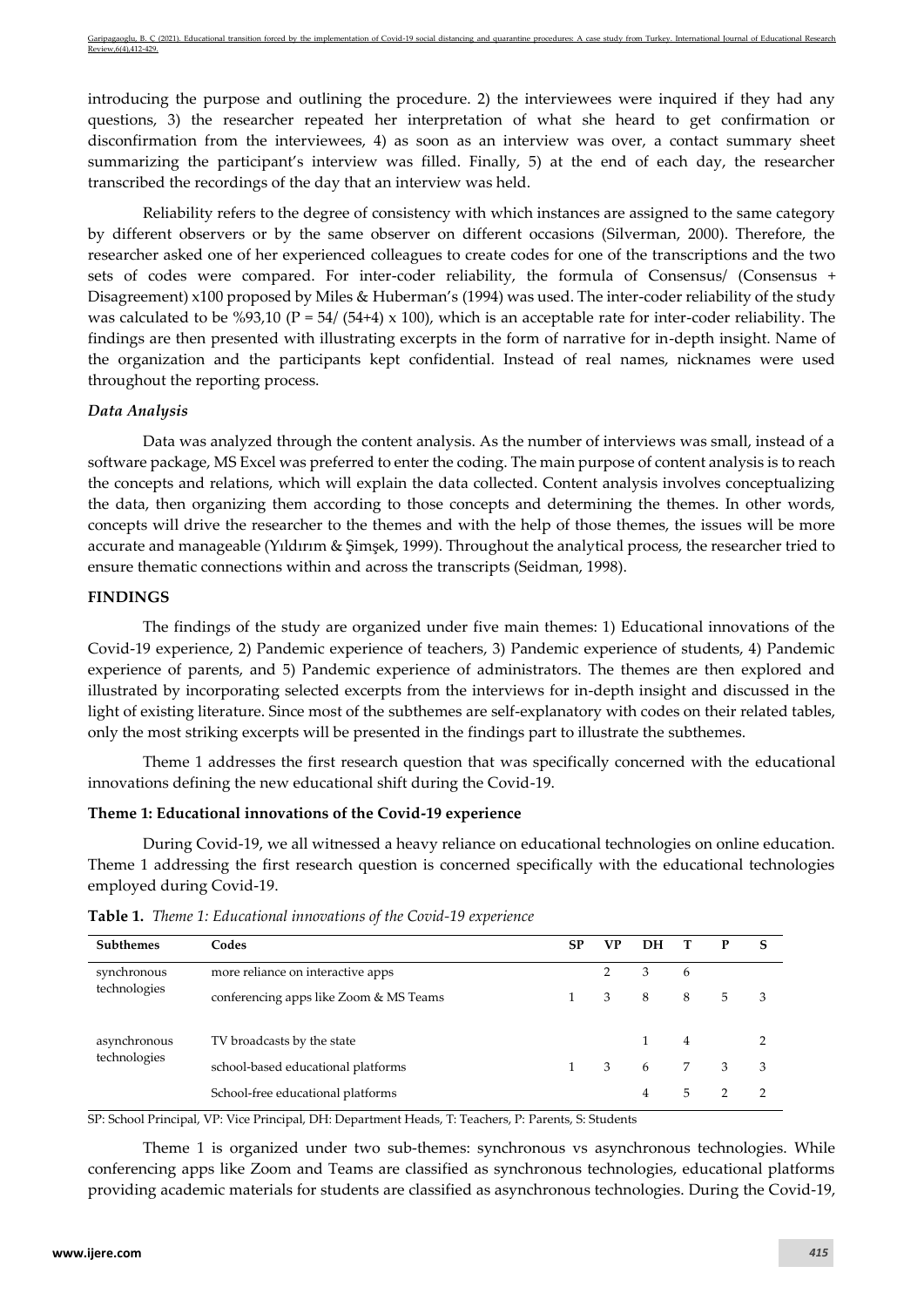conferencing apps like Zoom and Teams are used both to deliver lessons to students and have meetings with peers, colleagues and parents. As pointed out by one of the department chairs, educational innovations that define the new educational shift during the Covid-19 changed the classroom dynamics altogether:

*Teachers daring to delve into the endless possibilities of technology discovered new ways of teaching. We have learned how to split a zoom meeting into several sessions and manage the breakout rooms to allow group learning. We all learned that Kahoot is a great thing to make learning fun. While Kahoot used to be a thing used only by language teachers… during the pandemic, we all learned that it is a great tool that can be used by every one of us. Now almost every teacher in our school is integrating Kahoot into his/her daily lesson plans. From youngest to eldest, everyone is now more interested in using interactive applications. I think even after pandemic, these new learning will remain with us and this pandemic will leave us with a brand-new repertoire of teaching methods (Hakan, 36 years old, head of Mathematics department).*

Findings in this theme also revealed us that the less experienced teachers reacted more positively than their more experienced colleagues to the new technologies and they also had less trouble in classroom management during their online classes.

*It was interesting to see that in remote learning, the more experienced the teacher is, the more struggle they experienced. Technology turned everything upside-down. While the younger staff felt more confident and experienced less classroom management problem during their online tutoring, the ones with years of experience felt like a fish out of water across the computer screen (Hande teacher, 41 years old, the head of Turkish department).* 

To sum up, the findings indicated that while the younger staff felt more confident at new technologies during the Covid-19, older teachers felt less confident and resisted to the change until they understood that they have no other choice.

The second research question, on the other hand, addresses the parents', students', teachers' and school administrators' interpretation of their Covid-19 educational experience and specifically focuses on the strengths, weaknesses, opportunities and threats at the face of the Covid-19 education.

## **Theme 2: Pandemic experience of teachers**

Under this theme, five subthemes emerged: 1) disappearance of work-life balance, 2) changes in classroom management dynamics, 3) changing relations with parents and administrators, 4) technologyrelated issues and 5) finance-related issues (see Table 2).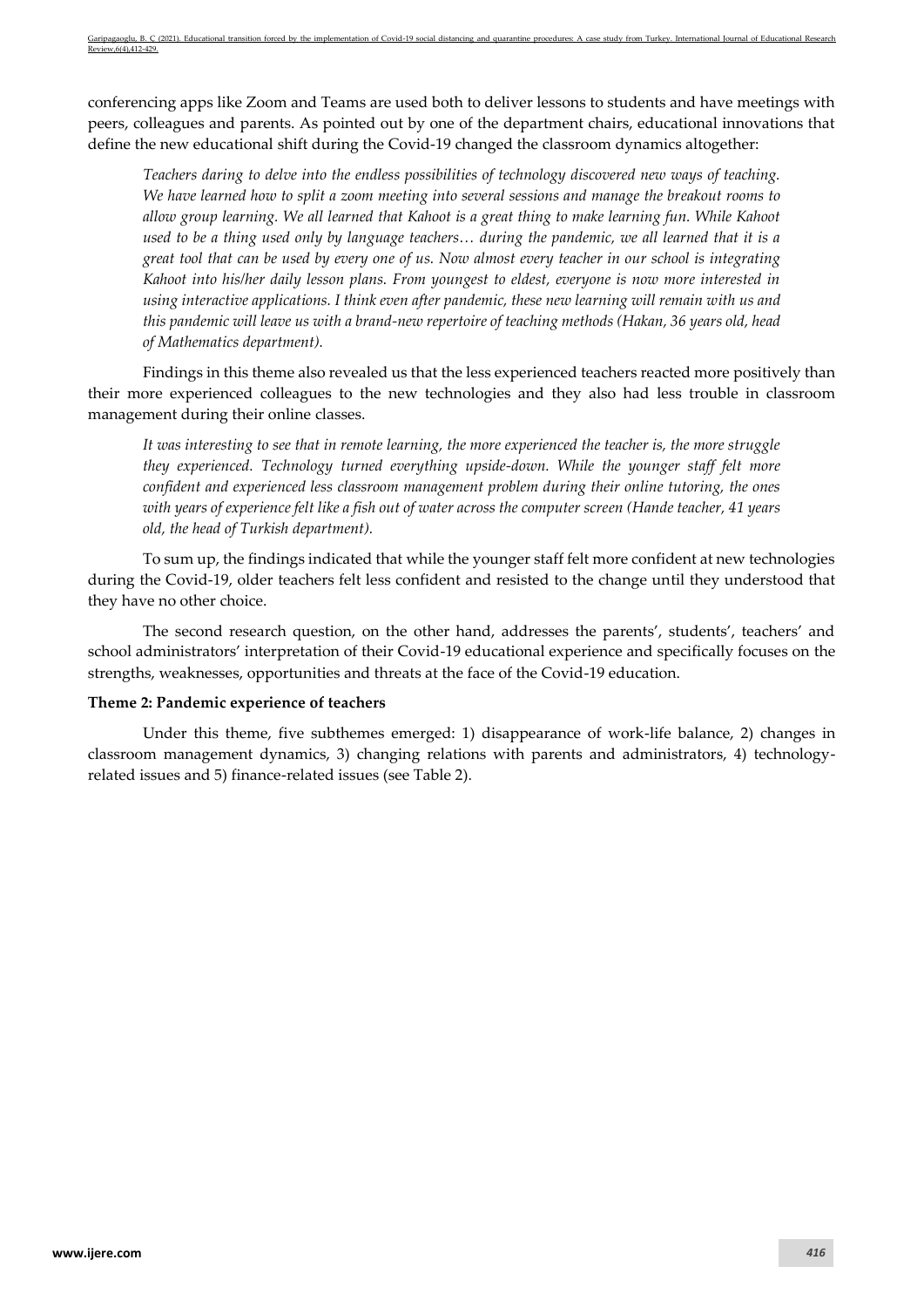| Subthemes                               | Codes                                                 | <b>SP</b>    | <b>VP</b>      | DH             | T              |
|-----------------------------------------|-------------------------------------------------------|--------------|----------------|----------------|----------------|
| Disappearance of work-life              | blurred working hours (Weakness)                      | $\mathbf{1}$ | $\overline{2}$ | 8              | 6              |
| balance                                 | increased workload (Weakness)                         |              | 3              | 8              | 5              |
|                                         | more preparation time (Weakness)                      |              |                | 5              | 7              |
|                                         | burn-out / exhaustion (weakness)                      |              | $\mathbf{1}$   | 1              | 2              |
| Changes in Classroom                    | Lack of class privacy (Threat)                        |              | $\overline{2}$ | 6              | 3              |
| Management Dynamics                     | Lack of face-to-face interaction (Threat)             |              | $\mathbf{1}$   | 2              | 5              |
|                                         | Lack of socialization (Threat)                        |              | $\mathbf{1}$   | 3              | $\overline{4}$ |
|                                         | Less classroom management problems (Strength)         |              | 1              | $\overline{2}$ | 6              |
| Changing relations with                 | cynical parents and administrators (Threat)           | 1            | 3              | $\overline{4}$ | 3              |
| parents, students and<br>administrators | too much connectedness (Threat)                       |              |                | 1              | 5              |
| 5Technology-related issues              | Enhanced technology literacy (Opportunity)            | 1            | 3              | 7              | 5              |
|                                         | Technology-driven creativity (Opportunity)            |              | $\overline{2}$ | 4              | 5              |
|                                         | Insufficient tech. & internet infrastructure (Threat) |              | $\mathbf{1}$   | $\mathbf{1}$   | 3              |
| Finance-related issues                  | Increasing internet expenses (Weakness)               |              |                | $\overline{2}$ | 5              |
|                                         | Need for new technological infrastructure (Burden)    |              | $\mathbf{1}$   | 1              |                |
|                                         | Increasing phone bills (Weakness)                     |              |                | $\mathbf{1}$   | 2              |
|                                         | Increasing expenses (Weakness)                        |              |                |                | 1              |

SP: School Principal, VP: Vice Principal, DH: Department Heads, T: Teachers

As Urban (2020) pointed out, "during the lockdown, teachers grappled with the new ways of communicating with students away from classrooms and lecture theatre". In this study, teachers interpreted their Covid-19 experiences from different lenses. While some focused more on the benefits and opportunities presented by Covid-19 experience, others focused more on the burdens/weaknesses and threats of Covid-19 induced distance-learning. In the following excerpts, for instance, while Mert and Nazlı teachers addressed the changing classroom dynamics with the use of available technology at unprecedently accelerated rate and mostly focused on the benefits of on-line teaching by highlighting the importance of technology literacy, Hande teacher drew our attention more onto the increased workload and disappearance of work-life balance for teachers.

*I have to become more creative for my online classes. Since we lack speechless communication and rely more on the visual material, we try to be prepared for every single detail. Preparation time for lessons has increased enormously and it is much harder than ever. But I do not have any complaints about it. Indeed, I enjoy it. It is fun and I believe it makes me stronger as a teacher. I see this as an investment on myself and it makes me happier. I am a learner myself now and I realized that I am more creative than ever (Mert, 28 years of old English teacher).*

*It is a totally new experience for all of us. We have learned new and more fun ways of teaching. Classroom management became incredibly easier with technology. Not only the interactive apps but also facilities of conferencing apps made the classroom management increasingly convenient. I use all my creativity and I experience much less classroom management problems during the online classes. As you know we are dealing with teenagers and sometimes it can be really hard to manage them in class especially when their only goal is to impress others by being different. You know playing the bad guy or being the rule-breaker makes you an attention magnet at these ages. Yet, online system doesn't let any student to show off this way. Of course, kids are always kids. Especially at the first weeks of the remote learning, for instance, they all wanted to show their homes, their rooms, their pets and etc. but this is a different kind of show off and I find it adorable. Moreover, you, as a teacher, there to decide for how long for this little chit-chat will continue. Our new*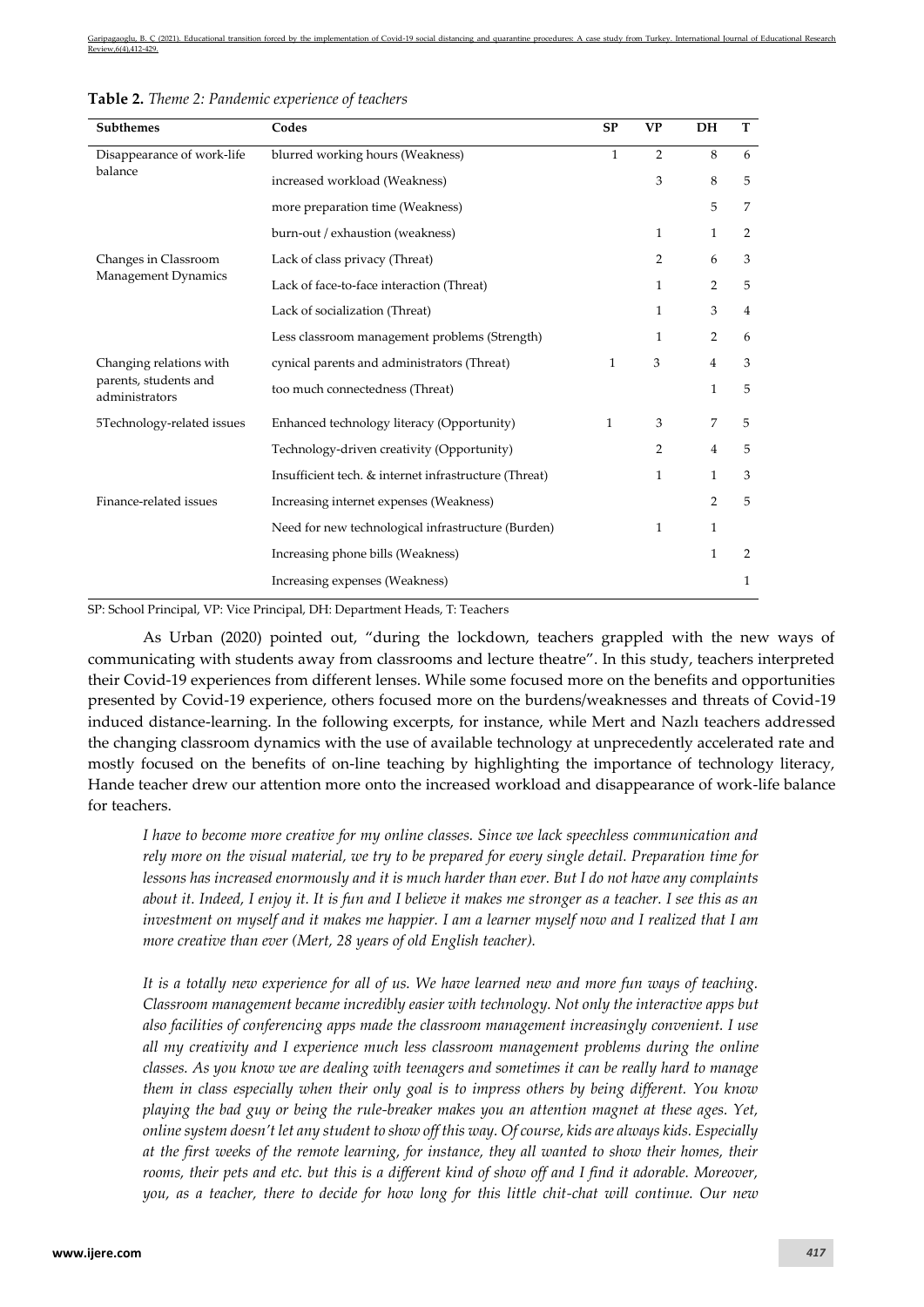*classroom management tools presented us by zoom is really impressive and unprecedented. It makes the teacher totally in charge and allow students to learn in a less disruptive environment. Academically, I believe remote learning is even better. There is nothing there to disturb genuine learners. But I know that students also need their friends, and they want to socialize... When the schools re-open, I will definitely miss some parts of remote learning, but continue to use my newly acquired technological skills in my classes (Nazlı teacher, 32 years of science teacher).*

Before the lockdown, school process was already in motion. Teachers had gotten to know their students, imparted their expectations and developed mutual dynamics both with students and the parents. When the Covid-19 first hit, teachers and school administrations had shared with students and parents a sense of determination to make the best of an extraordinary situation. Yet, when the new academic year started, online education was no longer an emergency exception but what may be the norm in coming years. So, the mutual tolerance witnessed at the first days of the Covid-19 gradually got lost, neither parents nor the teachers were willing to be as tolerant as they used to be when the Covid-19 first hit. The following quote from Hande teacher illustrates how the nature of relationship between parents and teachers has changed over the time during Covid-19.

*Our workload increased enormously. Preparing for on-line classes are much more time-consuming than for face-to-face classes. Parents and school administration are all more demanding and cynical than ever. We have to be there for all students all the time via WhatsApp or over phone calls. Our working hours are not limited to 8 am to 5 pm any longer. At the first week of the remote teaching, everything was pretty chaotic, and we had accepted to give our cellphone numbers to every single parent and student. Because they were all mad about the new normal... Although the hurdles of first weeks are long gone, I guess the habits remains. Parents are still calling me at any time that they wish. They send their questions via WhatsApp and wait for an immediate answer. It is more like one-to-one tutoring. When the Covid-19 first hit, as teachers we all tried to comfort our students and parents and worked really hard and selflessly. But now, this situation is no longer extraordinary, it is our new normal. And I think we have to find a way to balance our working-load and working hours. I really miss the old times with clear working hours and clear boundaries... Now, everything is blurred, and I feel like I am working 7/24. There is no such thing like work-life balance for teachers any longer. Schools may schedule meeting at any time. Parents and students may call for every single thing and I feel like I have no privacy at all. I miss 8 am 5 pm working time schedule with less workload. This is too much connectedness. We are burning out (Hande teacher, 41 years old, the head of Turkish department).*

Online teaching came with its own new set of challenges for teachers. Halide teacher (43 years old, head of social science department) for instance, complains that how online teaching might be more stressful and demanding than face-to-face teaching and points out the stressing nature of online teaching by focusing on the lack of privacy of online classes.

*Online teaching is more demanding and stressful. We are pretty much exposed and vulnerable to unknown threats. For example, you never know who is on the other side of the connection and who is waiting for you to make a mistake. We no longer have the classroom privacy. We always have uninvited guests on the other side of the connection. Parents are monitoring every single thing and they always have a better idea for everything. They even try to teach you how to teach online. In class, when you make a mistake, you laugh about it and move on, but when you are online and make a mistake, it is hard to predict its aftershocks... (laughs…) Sometimes I feel like some parents are really waiting for you to make a mistake and ready to attack or demand more and more. We are pretty much exposed. It really kills the flow of the class and the enthusiasm. We are not artificial intelligence and treating us like one is a mood-killer. It is like… everyone wants a piece from you. I have to deal with silly and trivial questions of parents on a daily base now… "Why didn't you give my son permission to talk? My daughter raised his hand, but you did not let her talk, but you let Ali talk twice". They are always in a constant comparison and competition. It is really annoying… Trying to soothe parents' egos and ratrace enthusiasm and concentrate on your real job at the same time is really challenging. It was always hard to balance parents' clashing demands, but now with online learning with no classroom privacy at all, not the classroom management but the parent management became the real problem for us. Parents are complaining about each other now, they are in constant comparison of their kids with others, and*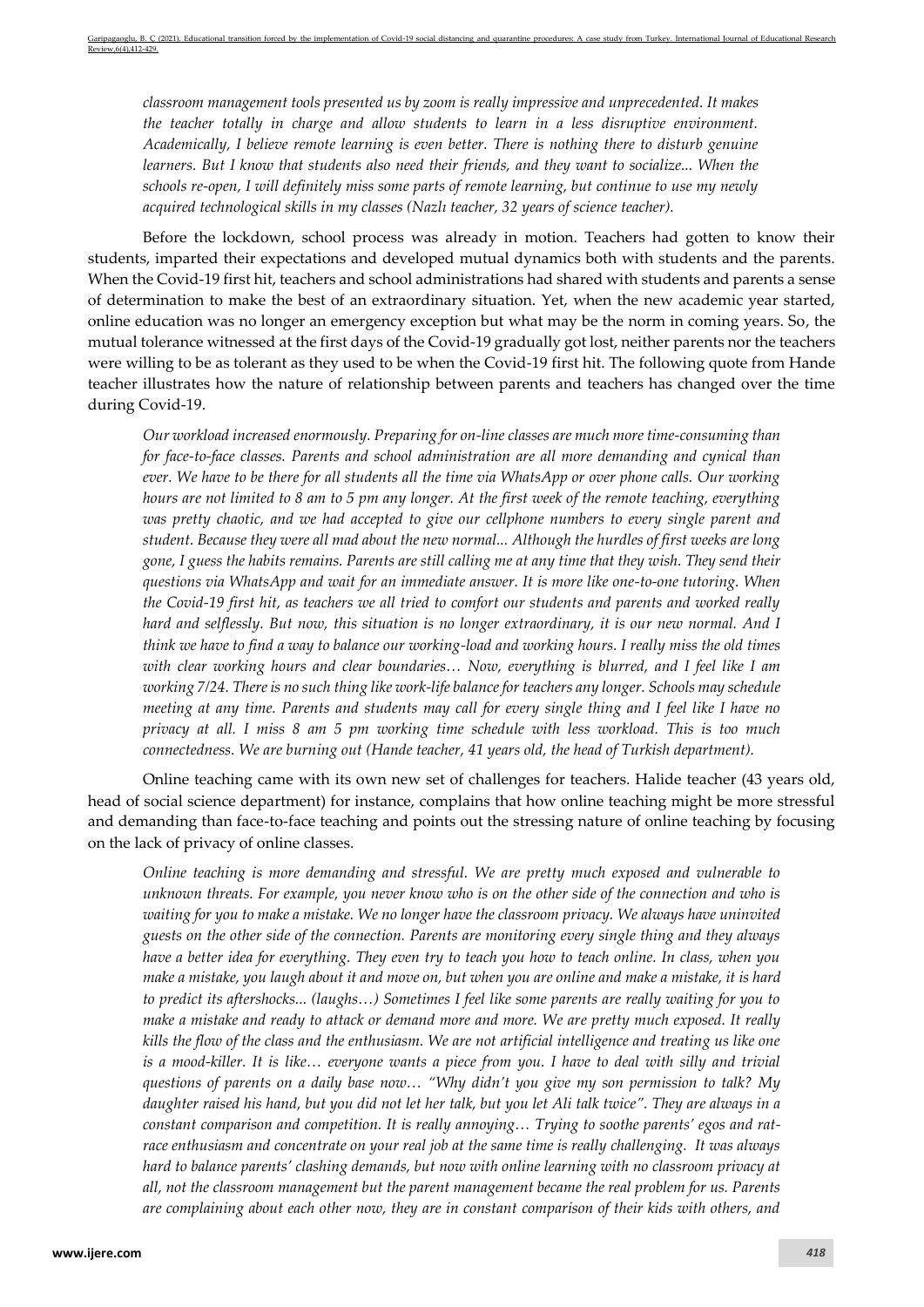*they are racing with each other. It is really frustrating… (Halide teacher, 43 years old, head of social science department).*

Covid-19 showed us that different ways of teaching are possible. But it also made it evident that distance learning is not a substitute for face-to-face learning especially for younger students and some teachers. Being a good teacher requires to learn each student's sense of humor, their favorite colors, their shy way of asking for help, the plaintiff look in their eyes for speechless communication, but distance learning presents barriers to accomplishing this critical part of good teaching (Almazol & Heider, 2020). As pointed out by Meryem, being away from students physically, not being able to touch them or look into the eyes directly hinders some of the most fundamental role of teacher.

*I am a kindergarten teacher and I believe that nothing can substitute for face-to-face teaching. Academicwise, compensation for the losses is always possible but education is not only about academy. We are making difference in the lives of children. We touch to their souls and spirits. But we cannot do that through the screens. We can teach them online, but we cannot educate them. Part of our job is about love and care. How can one achieve it through online? I am really looking forward re-opening of schools. Distance learning will always be incomplete for me because it lacks the most important part of schooling. Children need our love and our caress, and we cannot do it through a computer screen (Meryem, 29 years old, kindergarten teacher).*

No matter how creative schools strive to be whether they schedule half day or full-day online courses or alternative face-to-face days for some specific grades, there were significant challenges to every model. Following quote from the kindergarten vice principal explains these challenges vividly:

*At some grades, remote teaching might be even more effective than face-to-face teaching especially academic-wise, but it is certainly not better than face-to-face education when it comes to socialization. The teacher-student and student-student relationship is an essential part of the school program. Remote learning certainly lacks this merit of socialization and the speechless communication. Particularly the kindergarten and primary school kids need teachers' affection and compassion more than they need their teachers' academic guidance. Teachers and students need time to get to know each other, they need to get together, see their eyes and feel each other in K-12 especially at the earlier grades. Maybe everything is much easier at the university level, but at K12 we need a physical contact for a healthier education. Currently, our first graders, kindergarten students and eight graders are coming to the school and receive face-to-face education. There are significant challenges to this model, but this is a risk that we need to undertake. First of all, kindergarten kids and first graders are all too small to attend and benefit from online classes. And eight graders, at the end of this year will have the national examination. (Fatma, 40 years old, kindergarten vice principal).* 

We all know that pandemic education created enormous inconvenience in our lives and changed our lives altogether. Adjusting to new normal did not happen at a finger snap for anyone. Teachers faced with totally new set of concerns, more skepticism from parents, and more demands coming from their supervisors… At the following excerpt, Nur teacher explained the changing attitudes of their parents and supervisors during the Covid-19 and complained the fact that parents did not give teachers and their own kids enough time to adjust distance learning.

*Especially during the first two weeks everything was chaotic. We were all new to this new era of pandemic education. We all needed time to adjust. Students were much better than their parents during this time. But parents were the worse. They were generally cynic and negative. The reason for their negativism was mostly due to the fact that they were stuck at their home with their kids with increased workload. They had to provide meals three times daily, wash the dishes, and do all the cleaning without assistance on their own while also doing their own jobs home-office. Moreover, they needed to supervise their own kids at home, to check if they were joining to their virtual classes, or if they are having a connection problem. First two weeks passed quickly with all those naggings coming from parents. We all dealt with parents' parenting problems more than the students' academic problems. We all became like therapists. We were all suffering from the same issues, but we were the ones giving condolences to all. Some parents were joining virtual classes with their kids and criticize every single thing. Suddenly, every single parent became a professor in education, trying to teach us how to do our jobs. First two*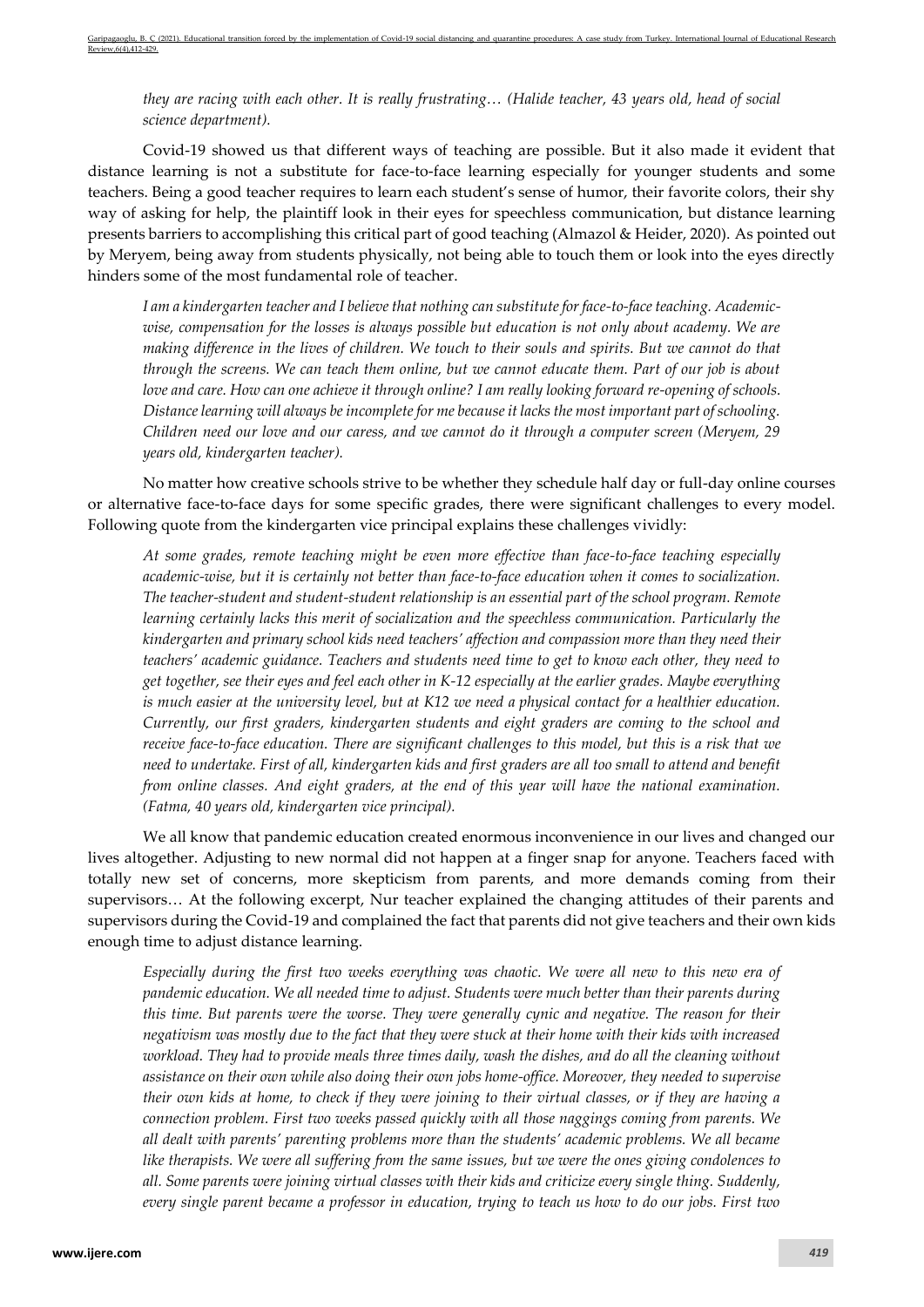*weeks, they did not even give us and their own kids enough time to adjust. They complained about everything from the class schedule to the duration of the online classes. They all had their own great idea about how to plan online classes. Parents were hovering around their kids during the online courses and swooped in the most unexpected time. They were joining the classes, giving cues to their kids and answering the teachers' questions instead of their kids. They were also helping them during the online examinations and blaming teachers for not letting their kids to take part in the class as much as the other kids. Our supervisors were all like 'do not come up with problems but with solutions'. Everyone was pretty tense. Nobody was willing to listen to problems. I guess it was because everyone had his/her own problems enough on his plate. So, I spent most of my time on the phone, trying to ensure parents that everything will be alright without knowing whether if it will ever be alright for myself (Nur teacher, 51 years old, primary school teacher)*

The head of counselling department told her own experience with kids and parents and the school's counselling studies during the pandemic as follows:

*We have started online therapy sessions after the second week of the lockdown. At first, isolation and worry seemed to make many of my students very unhappy and silent, but as the precautions get more flexible and as they started seeing people other than their family members, they seemed to feel much better. They all missed the school, they missed us and their friends. But then they learned to socialize with their friends on zoom. Of course, it is not as same as playing on the playground with friends. But zoom was the shiny new toy for them, and they enjoyed it for couple of weeks. Now they are not using zoom for chat as frequently as they used to in the first few weeks. I guess, it is not a new toy any longer…(laughs). We also made therapy sessions to the parents. They were all exhausted and overwhelmed with the homeschooling responsibilities and daycare. Some parents' relationships with their kids started to get worse. Particularly the parents of younger kids are looking forward for the reopening of the schools (Serpil, head of school counsellors, 32 years old).*

Apart from the issues discussed above rising internet and phone call expenses, increased need for better hardware, general increase in the home expenditure arises as the finance-related problems experienced by teachers.

#### **Theme 3: Pandemic experience of students**

During Covid-19, our youth experienced different and more empowering forms of learning (Urban, 2020). However, they also have experienced many challenges. Pandemic experience of students was classified under two subthemes: 1) lack of socialization, and 2) convenience of homeschooling. While the first subtheme focuses more on the weaknesses, the second subtheme focuses more on the strengths of online education.

| Subthemes             | Codes                                             | <b>KGS</b> | <b>PSS</b>     | <b>MSS</b>     |
|-----------------------|---------------------------------------------------|------------|----------------|----------------|
| Lack of socialization | Longing for peer-to-peer interaction (weakness)   |            | 2              | 2              |
| (weaknesses)          | Longing for teachers and school itself (weakness) |            | 2              | $\overline{2}$ |
|                       | Bored at home (weakness)                          |            | 2              | 1              |
|                       | Feeling of isolation (weakness)                   |            |                | 1              |
| Convenience of        | More time for sleeping (strength)                 | 2          | 2              | 2              |
| homeschooling         | No more time wasted in the traffic (strength)     |            |                | $\overline{2}$ |
| (strengths)           | more time after school (strength)                 |            |                | $\overline{2}$ |
|                       | Breakfast at home (strength)                      |            |                |                |
|                       | Comfort of home (strength)                        |            | $\overline{2}$ | $\overline{2}$ |

**Table 3.** *Theme 3: Pandemic experience of students*

KGS: Kindergarten Students, PSS: Primary School Students, MSS: Middle School Students

Findings in this theme give us mixed results. It was revealed that while some students see the pandemic as a blessing in disguise, others were looking forward to re-opening of their schools. It seems that students agree that both mode of education has its own unique merits and disadvantages. In the following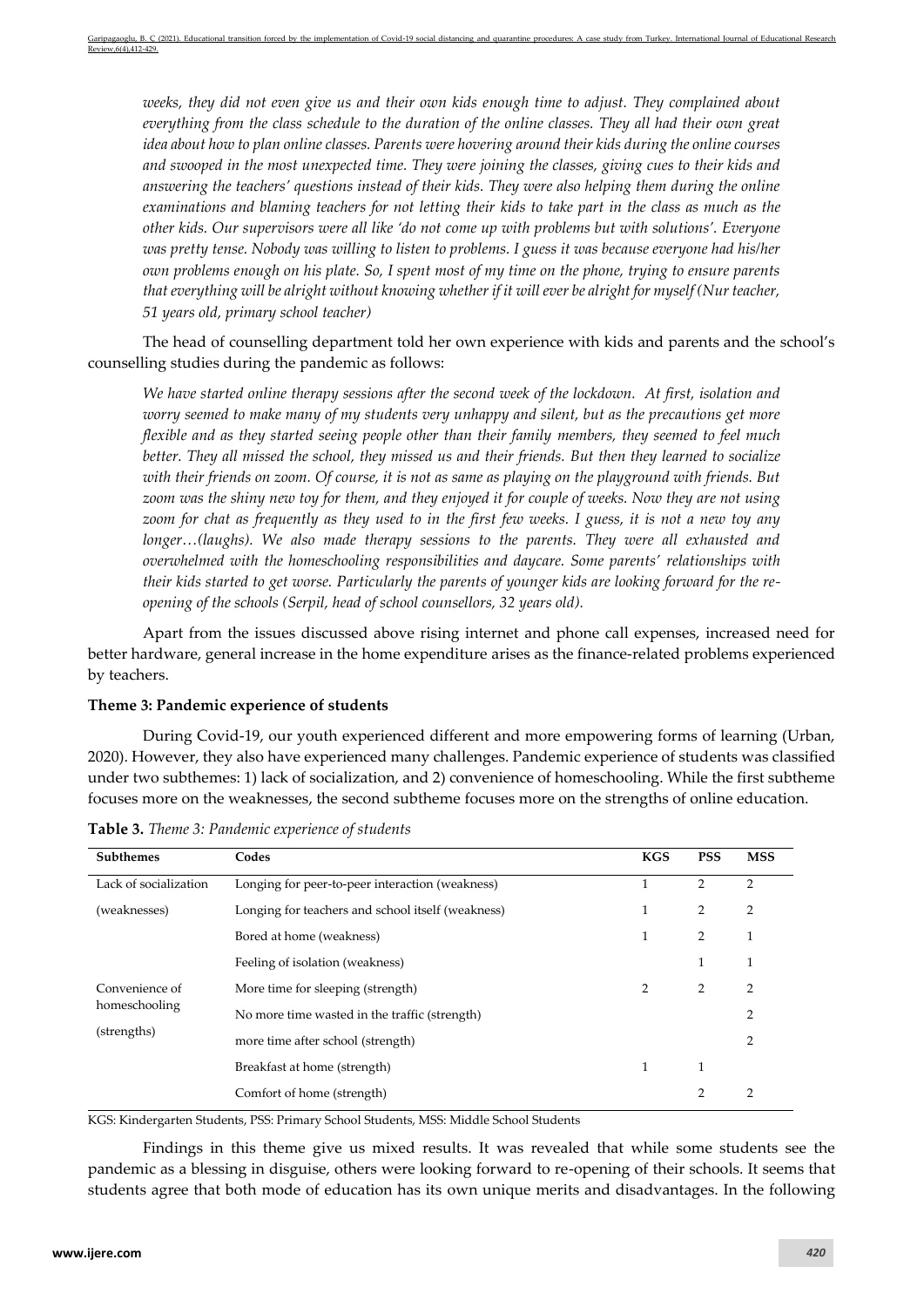excerpts, for instance, Celal points out the superiority of face-to-face education to online education in terms of the socialization it allows for, while Mira focuses more on the merits of online education in terms of the convenience it provides.

*I miss my friends and I am really bored at home. I really want schools to re-open. Attending classes online is very convenient but most of the time I feel like it is a waste of time for some classes. I do not even bother to attend sport, art and music classes. These classes are definitely not for remote learning. Sometimes I join them just for a little chit-chat with friends and my teachers. But other classes like English, Math and Science are equally effective and even more fun in some ways… Sometimes half of the class time is passing by teachers asking us to turn on our cameras, asking for our excuses for being late, connection problems and etc... but I guess, this too is no different than face-to-face class environment. In face-to-face classes too, there has been always a time wasted by questions like "where were you? Why are you late? etc." but I think I would prefer the classic old version of the time wasted. At least that way we used to have fun during that time with our friends, but online and at home, alone…there is no fun in it at all… Just an awkward silence and awaiting…" (Celal, 7th grader).*

In the following excerpt, on the other hand, Mira explains the convenience of online learning at home focusing on the time-related benefits of online learning and comfort of homeschooling:

*I am actually glad that I do not have to suffer all the traffic of going to school and back home. It saves time. But I still prefer going to the school. I miss being with my friends. On the other hand, online classes are really fun and helpful. I have no problem with my online classes. Not much different than face-to-face education at all. We are always in contact with our teachers. If I don't understand, I ask. I send a WhatsApp message and my teachers immediately reply back. It is even more convenient than being at school. I wake up later than I used to and have my breakfast at home's convenience… and I like all this freedom (Mira, 6th grader).*

#### **Theme 4: Pandemic experiences of parents**

Theme 4 revealed three subthemes: 1) difficulties of homeschooling, 2) rise of homeschooling as an alternative, 3) shift to public schools from private schools

| <b>Subthemes</b>                   | Codes                                                                                        | <b>KGP</b>     | <b>PSP</b>     | <b>MSP</b>     |
|------------------------------------|----------------------------------------------------------------------------------------------|----------------|----------------|----------------|
| Difficulties of<br>homeschooling   | Balancing housework, workload and schooling (Weakness)                                       | $\overline{2}$ | $\overline{2}$ | $\overline{2}$ |
| Rise of                            | Homeschooling is possible (Strength)                                                         |                |                | 2              |
| homeschooling as an<br>alternative | No waste of time on traffic (Strength)                                                       |                | 1              | 2              |
|                                    | No risk of bullying and mobbing (Strength)                                                   |                |                |                |
|                                    | Increased demand for one-to-one tutoring (Strength)                                          |                | 1              | $\overline{2}$ |
|                                    | More reliance on ed. tech. (Opportunity)                                                     |                |                | 2              |
| Shift to public schools            | Parents started to question the need for private schooling (Threat)                          |                | 1              | $\overline{2}$ |
| from private schools               | less differentiation between public and private education (Threat)                           |                |                | $\overline{2}$ |
|                                    | Without the superiority of physical facilities and security of private<br>schooling (Threat) |                |                | 2              |

Table 4.*Theme 4: Pandemic experience of parents*

KGP: Kindergarten Parents, PSP: Primary School Parents, MSP: Middle School Parents

Home-schooling during Covid-19 have certainly caused an enormous inconvenience in our lives. Parents had to stay at home with their kids, supervise them, take care of their home and do their own work online at the same time. They became overloaded with unexpected turn of events. People had to reset their own priorities, started to question everything from the scratch and their attention shifted heavily to the schooling problems of their kids. They fell right into the midst of schooling and become more involved in the school processes than ever. Most of them even started to question whether they have chosen the right school for their kids. In this respect, the president of the school-parent association expressed the changing work-life dynamics of parents after Covid-19 pandemic.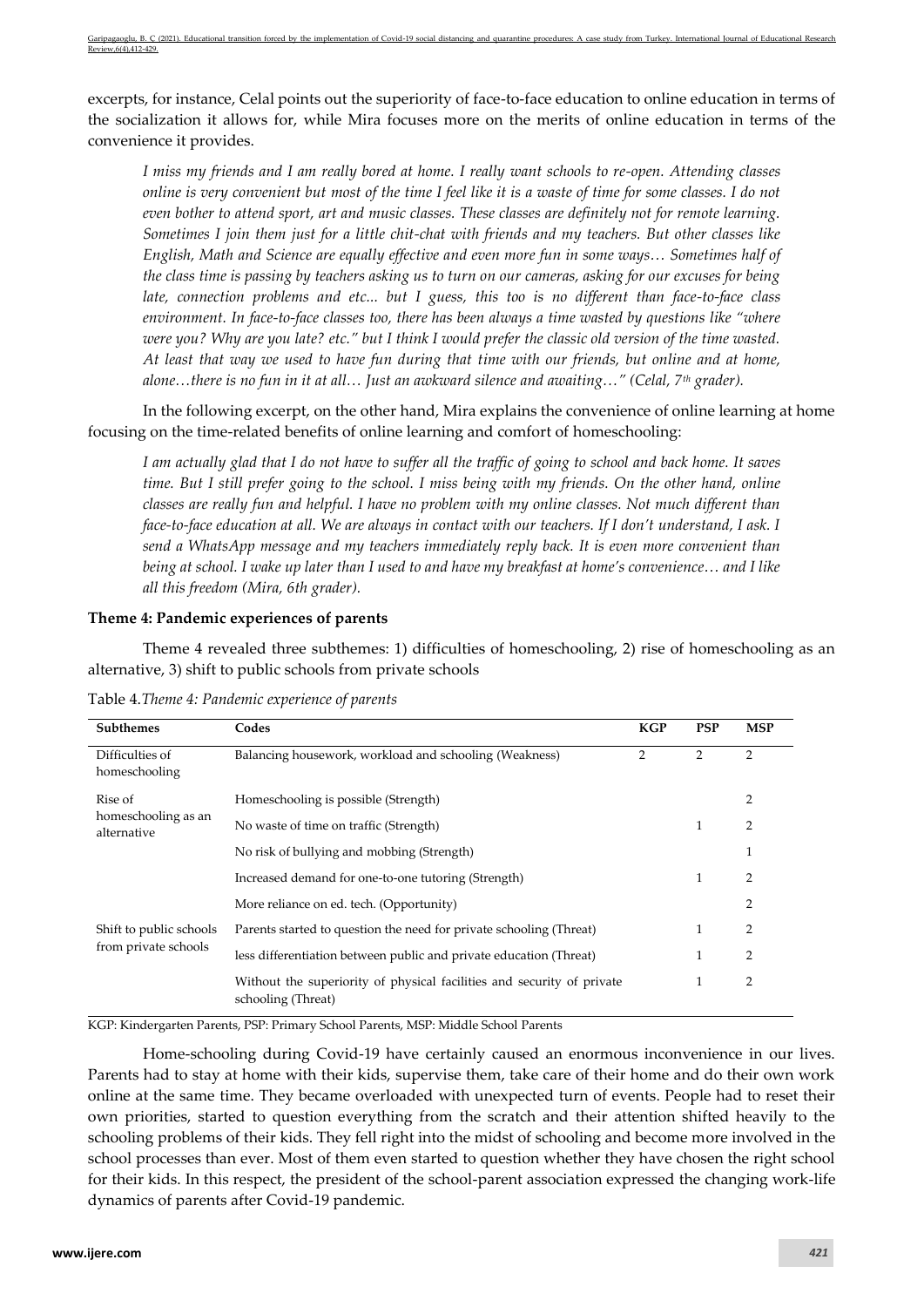*All rooms in the house are occupied by one of the family members. We are all on the internet in separate rooms doing our own work. We are all attending our meetings but also have to prepare meals for three times a day, do our own cleaning ourselves and supervise our children during the day. We have to help them join online classes, find their homework on the online educational platform, check their homework instead of their teachers. This is too much to handle. Even the trafficking on parents' WhatsApp groups is a hurdle in itself. It is very time-consuming. If you leave kids on their own… it is a burden on your conscience… if you do not leave them on their own but help, then it drains all your energy and also deteriorates your relationship with your own child. I am not happy with this situation at all. For older kids, remote learning might be even better, but it is definitely not suitable for younger kids who needs adult supervision and support all the time. So, most parents like me relied mostly on private tutoring. (Tan, 43 years old, president of the school-parent association)*

On the other hand, another parent from school-parent association expressed a more positive view about the turn of events caused by the Covid-19. She felt that teachers, administrators and students are connected to each other more than ever and due to the lack of outside distraction, she even thinks online education is even superior to on-site education:

*The Covid-19 became a real eye-opener for me. It became an opportunity for us to bond more than ever with our school. Our school held frequent online meetings for parents. Teachers were all very helpful and just a phone-call away during this time. We can call them anytime and ask for help. They even became more available, approachable and accessible online. My son and I are very happy with online courses. He just cares about the academics now, no mobbing, no bullying, no traffic, no time lost on the way to school. He also benefits from online education platforms and thinks that these platforms are pretty useful. I know of many parents who got used to homeschooling and thinking to transfer their kids to public schools next year (Melek, 40 years old, member of school-parent association).* 

## **Theme 5: Pandemic experience of administrators**

Four subthemes emerged in this theme: 1) Raising parent skepticism towards private schooling, 2) Increasing training and communication needs on online platforms, 3) Dealing with uncertainty and 4) Dealing with social media.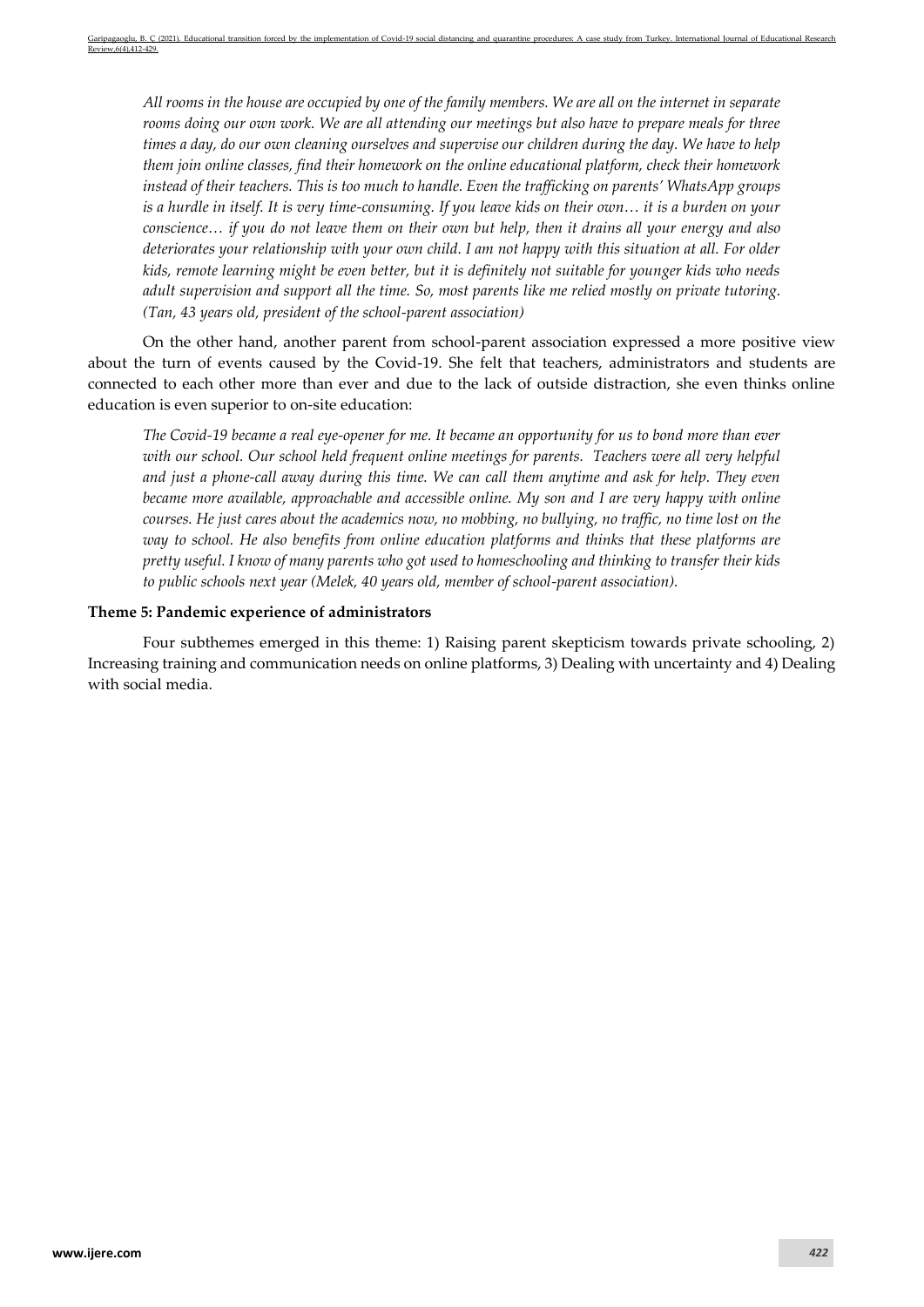| Subthemes                               | Codes                                                                                                                                                               | <b>SP</b>    | <b>KVP</b>   | <b>PVP</b>   | <b>MVP</b>   |
|-----------------------------------------|---------------------------------------------------------------------------------------------------------------------------------------------------------------------|--------------|--------------|--------------|--------------|
| Raising parent                          | Refund requests from parents (Threat)                                                                                                                               | $\mathbf{1}$ | $\mathbf{1}$ | $\mathbf{1}$ | $\mathbf{1}$ |
| skepticism towards<br>private schooling | Student withdrawals (Threat)                                                                                                                                        | $\mathbf{1}$ | $\mathbf{1}$ | $\mathbf{1}$ | $\mathbf{1}$ |
|                                         | Transition to public schools (Threat)                                                                                                                               |              |              |              | $\mathbf{1}$ |
|                                         | Blurring relations (Threat)                                                                                                                                         | 1            |              | $\mathbf{1}$ | 1            |
|                                         | Increased demands for transparency (Threat)                                                                                                                         | 1            |              | $\mathbf{1}$ | $\mathbf{1}$ |
| Increasing training                     | Training of teachers (Web 2.0 tools) (Opportunity)                                                                                                                  | 1            |              | $\mathbf{1}$ | $\mathbf{1}$ |
| and communication<br>needs on online    | Training of students for technology literacy (Opportunity)                                                                                                          | $\mathbf{1}$ |              | $\mathbf{1}$ | $\mathbf{1}$ |
| platforms                               | Training of parents for technology literacy (Burden)                                                                                                                | $\mathbf{1}$ | 1            | $\mathbf{1}$ |              |
|                                         | Training of parents about the pro and cons of technology (Burden)                                                                                                   | $\mathbf{1}$ | 1            | $\mathbf{1}$ |              |
|                                         | Trainings held by/for the counseling and guidance (Opportunity)                                                                                                     | $\mathbf{1}$ | $\mathbf{1}$ | $\mathbf{1}$ | $\mathbf{1}$ |
|                                         | Instagram live conferences on social media (Opportunity)                                                                                                            | 1            |              |              |              |
|                                         |                                                                                                                                                                     |              |              |              |              |
| Dealing with                            | Frequent changes in school openings/closures (Weakness)                                                                                                             | $\mathbf{1}$ | $\mathbf{1}$ | $\mathbf{1}$ | $\mathbf{1}$ |
| uncertainty                             | On-site scheduling vs online scheduling (Threat)                                                                                                                    | $\mathbf{1}$ | $\mathbf{1}$ |              |              |
|                                         | Frequent changes in examinations & daily functioning (Weakness)                                                                                                     | $\mathbf{1}$ |              |              | $\mathbf{1}$ |
|                                         | Dealing with pandemic regulations (measures taken for the spread<br>of virus in school buildings, increased focus on hygiene related<br>issues in schools) (Burden) | $\mathbf{1}$ | $\mathbf{1}$ | $\mathbf{1}$ |              |
| Dealing with social                     | Social media rumors (Threat)                                                                                                                                        | 1            |              |              |              |
| media                                   | Attacks from social media (Threat)                                                                                                                                  | $\mathbf{1}$ |              |              |              |

|  |  |  |  |  | Table 5. Theme 5: Pandemic experience of administrators |
|--|--|--|--|--|---------------------------------------------------------|
|--|--|--|--|--|---------------------------------------------------------|

SP: School Principal, KVP: Kindergarten Vice Principal, PVP: Primary School Vice Principal, MVP: Middle School Vice Principal

Our education system is characterized by intense, rat-race competition and materialistic pursuits. Therefore schools, especially the private schools tried really hard not to let students and parents think that they have been left alone or harmed by this lockdown. Following excerpt from the school principal illustrates efforts of schools to comfort parents, students and teachers about online education:

*We started Live Instagram meetings to inform parents, teachers and students about the current situation and possibilities ahead of us. Our counselors arranged frequent online meeting to inform and comfort students and parents. We also held frequent trainings to introduce our teachers with Web 2.0 tools.*

Private schools had to fight too many battles at the same time. While trying to do their best on online education, they also dealt with student withdrawals and refund requests from parents. Given the extraordinary circumstances, parents have demanded private schools to reduce the tuition fees and also refund for the meals and daily expenses that can be charged only when the students are physically present in the school (Huixian, Jia, & Shen, 2020). The school principal summarizes the Covid-19 experiences of private schools from a managerial perspective:

*During the Covid-19, parents were all alarmed. They all started to question the tuition fees they have paid for the private schools. They become gradually uncomfortable about the payments they have made to us. They had paid the tuitions for face-to-face, on-site education but now students were at home, and they were paying the same money for remote education. Many parents thought if they were stuck at home with their own kids with all the responsibility and the burden of the homeschooling, it wasn't wise for them to send their kids to private schools just for the online education. There were many online educational platforms like Khan Academy or Tonguç, and if they cannot benefit from the schools' 5-star hotel-like services such as meals and nursing facilities, why pay more? Why send the kids to the private schools instead of public schools for free? Most parents started to re-calculate the pros & cons of sending their kids to private schools while the schools are now robbed off their nursing facilities. Many parents*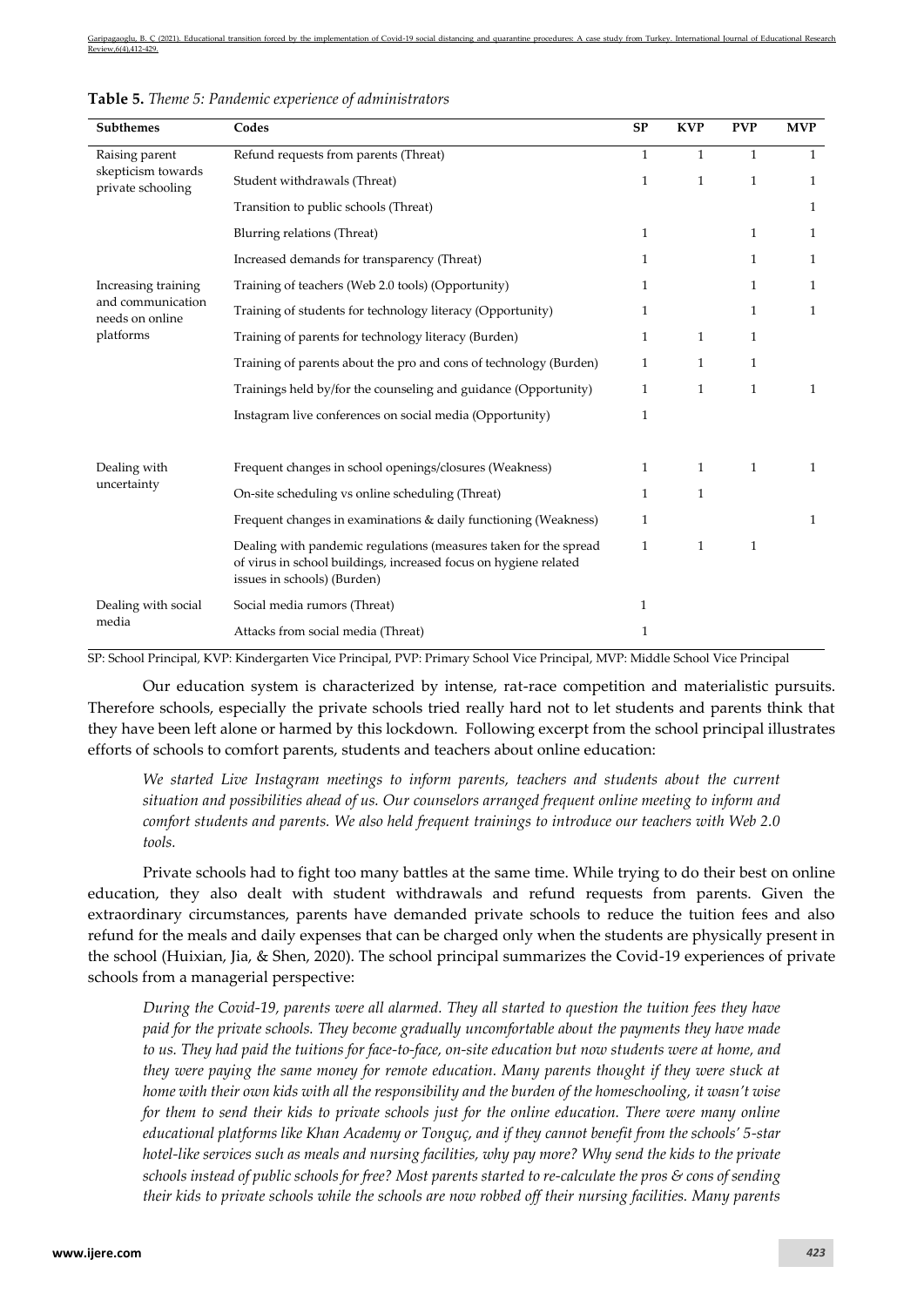*are sending their kids to private schools not only because they are better at academy but also better at nursing and caring. For most parents, schools are the safest places for their kids to socialize. Now without all those benefits, they became more scrutinizing, more demanding and more cynic than ever. There have been a flock of parents taking their kids from private schools to state schools (Canan, the school principal, 42 years old).*

During the pandemic, many parents demanded schools to continue to follow the same time schedule they used to apply for on-site education. Yet, they also complained that equivalent number of class hours on online, created an "overwhelming" burden especially for parents of younger kids as they have to sit through the classes with their children. Moreover, although some parents insisted on the same number of teaching hours equivalent to pre-pandemic education, some others were worried because it was not healthy to keep students across the computer screen for such long hours. Following excerpt illustrates this very dilemma experienced during the Covid-19 pandemic from the lenses of the secondary school's vice principal:

*After the pandemic we have started online courses for half day. Parents have gone mad. They demanded more hours of online teaching. They said that they had paid for full-day education and now receiving only a half day. So, when the schools re-opened this semester, we have started the full day education as we used to do during pre-pandemic. But they are still complaining. Because they believe that keeping children across the screen all day long is not healthy at all. And I sincerely agree with them at that point. They are right about it. But some parents still insist on the exact replica of face-to-face education on online. Trying to meet all the expectations at the same time is really tiresome (Selim, 38 years old, secondary school vice principal).*

The school principals had to deal with many difficulties during the first weeks of the Covid-19 pandemic. Chief among these difficulties was the overwhelming demands from worried parents and resistance of teachers towards online teaching. Once again pandemic proved that revolutions are characterized by blurred boundaries, mute conversations, conflicting interests and voices raising from everywhere. When something is new and yet undefined, people get alarmed and starts to question everything from the scratch. During pandemic, we witnessed parents to question from the security and effectiveness of conferencing tools to the reliability of online examinations. Many schools had a hard time in drawing the line between parents and themselves due to the over-communication and over-connectedness with parents. Following quote from the school principal explains how the Covid-19 induced public skepticism and increased expectations coming from parents compelled schools to invest more time and energy on their technological infrastructure and training needs of their students, teachers and parents.

*First two weeks was really hard. We had online training sessions for teachers and students. We held parent meetings online. Everyone was worried and were asking about when and how the schools would re-open. Convincing both parents and teachers for online learning was the hardest part. Everyone came up with a complaint. Teachers were complaining because they had kids at home with no nanny and it was hard for them teaching online while they have their own kids at home, some also complaint because they had no or weak internet connection. Parents were complaining because they had to help their kids connect to internet, join virtual classes and supervise them. Students were the only ones not complaining at all… they were much more positive and willing to adapt. Maybe the students were the only ones able to see the glass half full. At first, teachers resisted a lot by claiming the worst. Some argued that it was nonsense and useless trying to teach online especially at the primary school level. To get rid of the burden of online teaching, some teachers even disguised their selfish concerns and lazziness as the genuine worry for students' learning by claiming that keeping kids online were both physically and pedagogically unhealthy. Both parents and teachers raised questions about the safety of conference apps like zoom. Sharing students' videos or using apps like zoom said to be dangerous as it poses a threat to privacy and may lead to the identity theft and fraud etc. Parents were cynic about every single thing from the preferred conferencing method to the teachers' teaching methods online. They were now free to monitor everything online and they thought they had every right to interfere the school's business. Most discussion were really mute. We dealt with every single problem individually and our workload increased enormously. Two weeks after the lockdown, we had started online examinations and my mailbox was about to explode. Complaint and thanking letters were raining down to my mailbox. Some*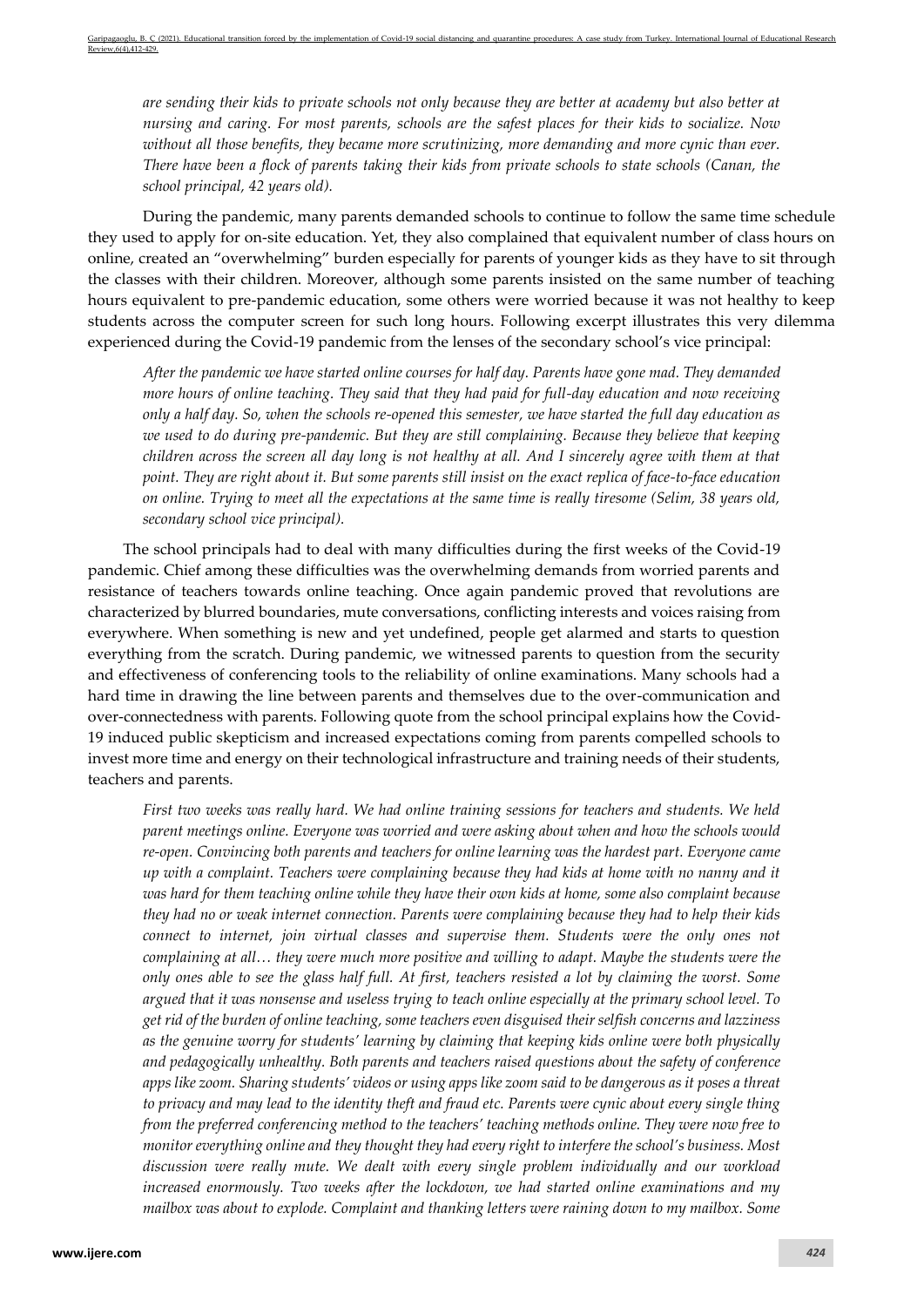*were thanking because we had started online examinations faster than everyone else, some were complaining because we had some technical problems (Canan, the school principal, 42 years old).*

Findings in this theme also revealed that schools had to become more transparent both in their academic and financial processes. Increasing demands and skepticism from parents made schooling processes subject to closer scrutiny from the parents:

*Parents started to share their own calculations about the refunds for meals and daily expenses they have paid for on social media… State subsidies given to schools for teacher salaries or alleged reductions in the daily expenses of schools suddenly became a topic of hot debate on social media. Parents asking for discounts and refunds started to attack schools on the social media. Dealing with social media rumors and attacks became really tiresome for school administrators.* 

#### **Discussion and Conclusion**

As Covid-19 started to spread and schools began to close in the 2020 spring, many families struggled. But some discovered that they really liked homeschooling. The pandemic-induced test drive of home-based education gave millions of parents a chance to reassess the factory model (Deangelis, 2020). Some families reported that their children were less anxious, more engaged with learning materials, and learning more in a fraction of the time. Other families realized that homeschooling did not work for them and maybe for the first time they realized how lucky they were just because they were able send their children to the school to socialize and get face-to-face education.

Findings revealed that despite all the glitches and inconvenience experienced during the Covid-19, the Covid-19 induced educational transition is likely to have a lasting impact on education. It is predicted that due to the rapid increase in world population, global mobility and transformation in our diets, global pandemics like Covid-19 are likely to repeat itself every decade (Arkan, 2020). This indicates that homeschooling and online education will spread in coming years. Therefore, if the right conditions are provided, homeschooling may emerge as a viable alternative for Turkey as it is for USA, Canada and Norway. However, our findings also showed that despite some overzealous futurists, online education or homeschooling is not for everyone or the substitute for on-site education. Yet, blending the two modes of education in a balanced and flexible way (hybrid education) or giving a choice to students by providing both alternatives (online vs on-site education) might be the key to achievement for tomorrow's schooling system. SWOT analysis of Covid-19 education from the lenses of different stakeholders can actually shed light on a proper hybrid education system that is capable of blending the best parts of on-site and off-site education.

While there have been glitches and maybe there are much more needs to be done in terms of online education, for the most part, we can take pride in our response to teaching at the face of Covid-19. We all, indeed, have been surprised by the ease of transition to the online education. Our youth and teachers experienced different and more empowering forms of learning. In general, training and support programs for students, parents and educators initiated during the Covid-19 pandemic were successfully designed and effectively implemented. New measurement and evaluation methods compatible with digital education was developed. Tutorials that help educators create new digital educational materials were developed, and short videos that help students adjust to digital education were produced. As argued by Arkan (2020), trainings and experience-sharing platforms that will help educational leaders be prepared for their new role in this new era must be planned and organized. Yet, the most important of them all is to design a new code of ethics for the online and hybrid education system. Our findings showed that teachers and administrators feel overwhelmed by blurring boundaries between parents and teachers; teachers and students; administrators and parents; administrators and teachers. Changing dynamics in the ways and the frequency of communication and working hours signal that there is an immediate need to create a new code of ethics for online education that re-defines the boundaries between schools and parents/students and help re-balance the work-life balance for teachers.

The Covid-19 pandemic proved us that there is no longer such a thing as isolated issues and actions and we are all interconnected; and in this ever-changing environment, resilience, adaptability, empathy and emotional intelligence are the most important skills essential to navigate effectively through this pandemic (Luthra & Mackenzie, 2020). The educational technologies employed during the Covid-19 crisis are likely to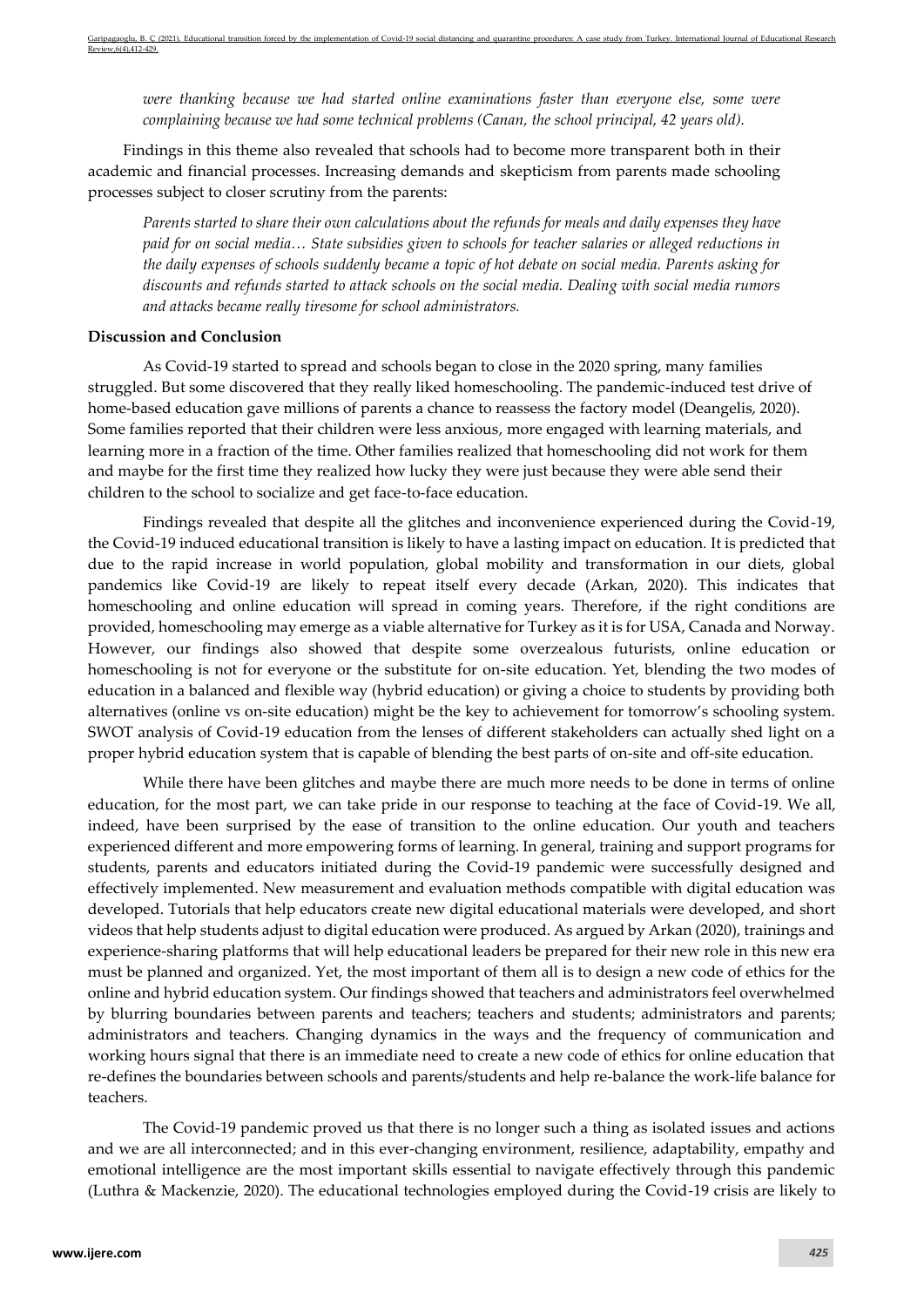have a lasting impact on how we teach and how we learn, but most importantly, coronavirus-related experiences of isolation and remote learning away from peers, teachers and classrooms will always serve as a cautious reminder of the importance of face-to-face social interaction for Generation Z, Alpha and the generations to come (Luthra & Mackenzie, 2020).

Our research findings revealed that although home-schooling during the Covid-19 have certainly caused some degree of inconvenience such as increased workload for teachers and parents, connection problems etc., it also prompted new examples of educational innovations by changing our approach to education entirely. Online education compelled teachers and students to use endless possibilities of technology creatively and presented a rare gift to all students and teacher: no more traffic and more time at home. Yet, at the same time, it also showed us that not only the medium that we use for delivery of education but also the philosophy of education must change (Göçmen, 2020). The Covid-19 experience proved us all that online education has its own limitations and advantages and presents us unique challenges that must be confronted.

Findings of this research study also showed us that remote learning poses significant threats to the soft part of schooling. Online education left students deprived of peer-to-peer interaction. We all know that socialization in schools is an important part of growing up and crucial to a child's development. If we let the soft part of schooling fly out of the window and everything starts to be about the bottom line and let human side of the education disappear, we may end up with a more antiquated system than ever, but this time in the most innovative package. At the bottom-line almost all stakeholders seemed to agree that academic-wise, online classes are no significantly different than face-to-face classes and what makes the real difference is socialization and daycare. More specifically, our research findings showed that transition to online education seemed to be easier and faster for older kids as compared to the younger ones and for reasons not only related to intellectual or technological capacity but because older kids were simply more disciplined. Moreover, this transition became harder for the parents of younger kids because, for the parents of younger kids, schools are not merely education-providers, but they are also daycare centers. Our findings imply that especially for younger children, online schooling cannot be considered as a viable alternative to face-to-face education as it fails to meet the daycare needs of kids whose parents are working and cannot provide an environment for children to socialize.

Although it is too early to judge the effects of isolation during the pandemic, it is certain that parents are very worried, and students are longing to get together with their school friends again. Researchers are just beginning to [gather data on how the pandemic](https://www.umdrubinlab.com/covid-19-project.html) will affect the relationships of kids with their peers, parents and teachers and it's still too early to know how this will impact children years down the road (Dangerfield, 2020) but our research findings showed us that children are not happy at being at home all day long with their family and it also seems to deteriorate family relationships at a great deal. Given all of these findings, we can conclude that although technology can well substitute the hard parts, it lacks the emotion needed for the soft part. Given the right infrastructure (internet, tablets and computers) online learning might be a viable and convenient alternative for the hard, linear part of the schooling, but there seems to be no alternative for the soft parts of schooling other than face-to-face education.

Another important finding stemming from this research indicates the fact that the Covid-19 pandemic encouraged parents to re-consider their choices of schools for their children. As argued by Ries & Trout (2001) each choice is a trade-off and requires a sacrifice; and the real challenge is to make a choice at the expense of all other options. During the Covid-19, parents re-calculated the pros and cons of public vs private schools. Many parents asked for refunds and disenrolled from private schools (Huixian, Jia, & Shen, 2020). They thought that if they were not going to send their kids to schools physically and cannot benefit from private schools' hotel-like social facilities like library, backyard and swimming pool, then neither those facilities nor the better safety and security measures provided by private schools should no longer be taken into consideration in the choice of a school. Without all those benefits provided by the private schools, parents seemed to start considering home-schooling, private-tutoring and digital educational platforms as viable alternatives to private schooling. Given all of these changes in the parents' attitudes and choices, private schools seem to be compelled to re-consider their marketing strategies in the market. Considering the parents' demands to decrease the student tuition fees for online education, private schools should consider re-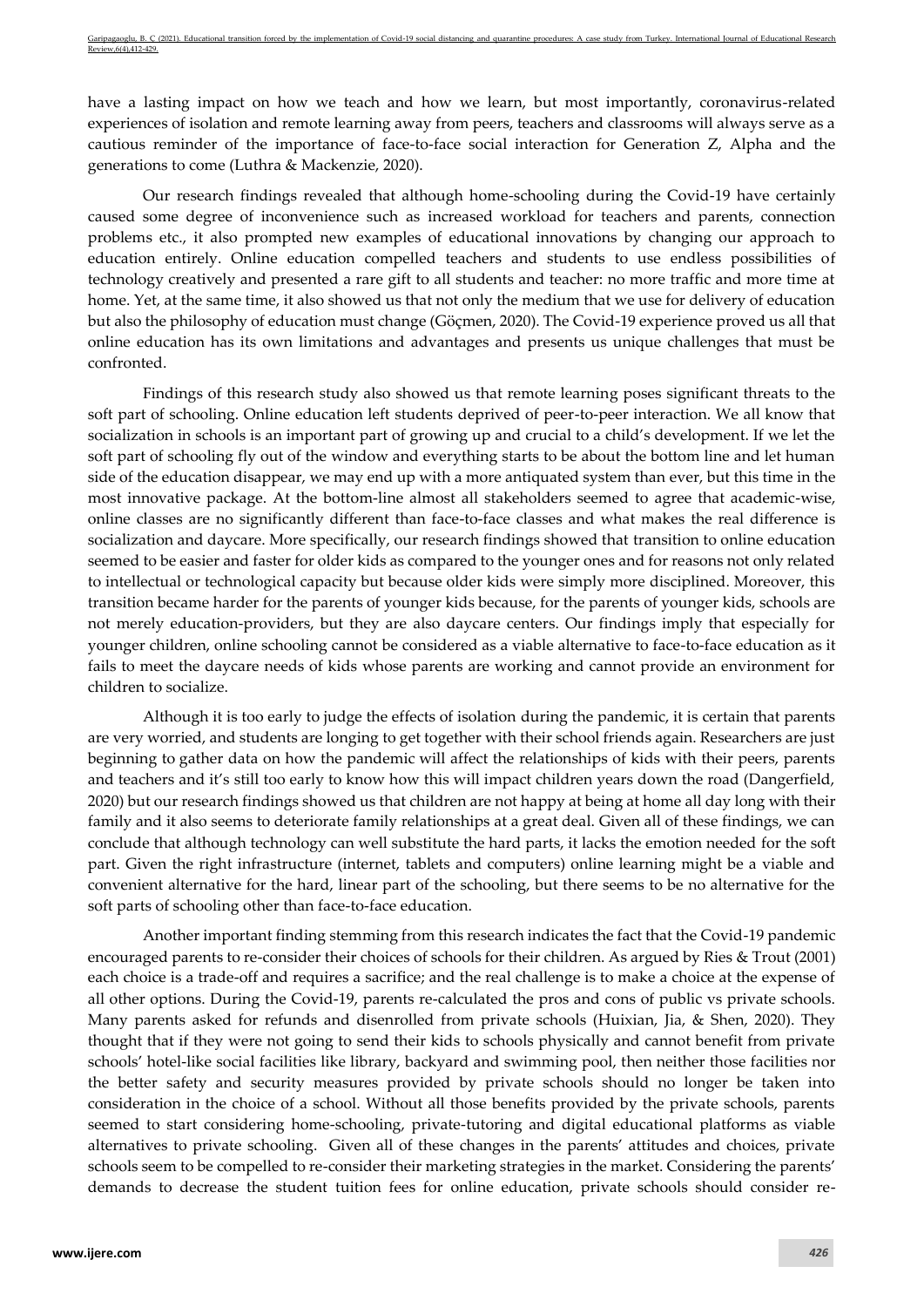arranging their tuition fees for different modes of education (on-site, online and hybrid) and re-allocate their investment to deliver instruction in three different modes.

In fact, it is best to think of online education as a different way of teaching -not better, not worse-just different (Weir, 2020). It has its own set of advantages and disadvantages. So, it is plausible to assume that after the pandemic, many K-12 schools may embrace a hybrid approach utilizing both the benefits of online education and on-site education. As we all know, there is a continuum in schooling between "hard" and "soft" effectiveness. The "hard" is the easy one to define. It is the linear part of schooling that makes plans, sets up structures and monitors performance. Soft effectiveness, on the other hand, represents the non-linear part of schooling that is tough to sell to anyone convinced that quantifiable measures like standardized achievement test scores are the best way to judge a school as "good," "excellent," "high performer," or "effective" (Cuban, 2019). Considering that this pandemic has a remarkable potential to shift the focus of schooling from hard part to the soft part, the Covid-19 can even be considered as a blessing in disguise. For those who realize that an overemphasis on the hard side of schooling can at best achieve a linear increase in performance, but a focus on the soft, non-linear side can lead to an exponential improvement in performance (Freifeld, 2013), pandemic is considered as a rare gift that likely to compel all schools to re-position themselves in the marketplace by stretching "hard" effectiveness into a broader, more humane, and realistic purpose of schooling and integrate both modes of learning in a hybrid system for any contingencies.

#### **Limitations and Recommendations**

This work was subject to five main limitations. First, data analysis was limited to thirty-two participants. Although this number provided great insight into the experiences of these individuals, the small sample size limits the generalizability of the results. Second, under Covid-19 restrictions, instead of face-toface interviews, all the interviews were conducted on zoom. So, the rapport that must be built between the researcher and the participants was hard to obtain. Third, participants lacked certain forms of diversity that limits the representation of certain populations (e.g., ivy league schools, boutique schools, vocational schools, public schools, higher education institutions or special education schools). Forth, the semi-structured interview guideline was both a benefit and a limitation. By leaving it loosely structured, participants were free to interpret the questions and respond according to personal resonance; however, this also meant that responses varied widely, making analysis interesting but challenging. Finally, the timing of the study focused only on the initial pandemic transition. This provided excellent insight into early experiences but did not include later changes. Therefore, we recommend that further research should include a wider variety of backgrounds and include later changes. Including a wider variety of backgrounds will allow for pinpointing the differences between different types and levels of schools and portray a more holistic picture of pandemic education. Further research may also focus on the effect of pandemic education after the re-opening.

#### **References**

- Almazol, K. & Heider, D. (2020, August 25). *Back to school with Covid-19; Ethical questions for teachers*. Markkula center for applied ethics. [https://www.scu.edu/ethics-spotlight/the-ethics-of-going-back-to-school-in-a](https://www.scu.edu/ethics-spotlight/the-ethics-of-going-back-to-school-in-a-pandemic/back-to-school-with-covid-19-ethical-questions-for-teachers/)[pandemic/back-to-school-with-covid-19-ethical-questions-for-teachers/](https://www.scu.edu/ethics-spotlight/the-ethics-of-going-back-to-school-in-a-pandemic/back-to-school-with-covid-19-ethical-questions-for-teachers/)
- Almazol, K. & Tennant, P. (2020, May 6). *Back to school: Rethinking education after the pandemic*. Markkula center for applied ethics. [https://www.scu.edu/ethics-spotlight/covid-19-ethics-health-and-moving](https://www.scu.edu/ethics-spotlight/covid-19-ethics-health-and-moving-forward/back-to-school-rethinking-education-after-the-pandemic/)[forward/back-to-school-rethinking-education-after-the-pandemic/](https://www.scu.edu/ethics-spotlight/covid-19-ethics-health-and-moving-forward/back-to-school-rethinking-education-after-the-pandemic/)
- Arkan, A. (2020, April 22). *Koronavirüs sonrası eğitim.* SETA. [https://www.setav.org/koronavirus-sonrasi](https://www.setav.org/koronavirus-sonrasi-egitim/)[egitim/](https://www.setav.org/koronavirus-sonrasi-egitim/)
- Binkley, C. E. (2020, August 25). *The moral question of school reopening: Benefit, burden and cura personalis.* Markkula center for applied ethics. [https://www.scu.edu/ethics-spotlight/the-ethics-of-going-back-to](https://www.scu.edu/ethics-spotlight/the-ethics-of-going-back-to-school-in-a-pandemic/the-moral-question-of-school-reopening-benefit-burden-and-cura-personalis/)[school-in-a-pandemic/the-moral-question-of-school-reopening-benefit-burden-and-cura-personalis/](https://www.scu.edu/ethics-spotlight/the-ethics-of-going-back-to-school-in-a-pandemic/the-moral-question-of-school-reopening-benefit-burden-and-cura-personalis/)
- Broom, D. (2020, April 3). *Homeschooling during the coronavirus pandemic could change education forever, says the OECD.* The world economic forum. [https://www.weforum.org/agenda/2020/04/coronavirus-home](https://www.weforum.org/agenda/2020/04/coronavirus-home%20schooling-technology-oecd/) [schooling-technology-oecd/](https://www.weforum.org/agenda/2020/04/coronavirus-home%20schooling-technology-oecd/)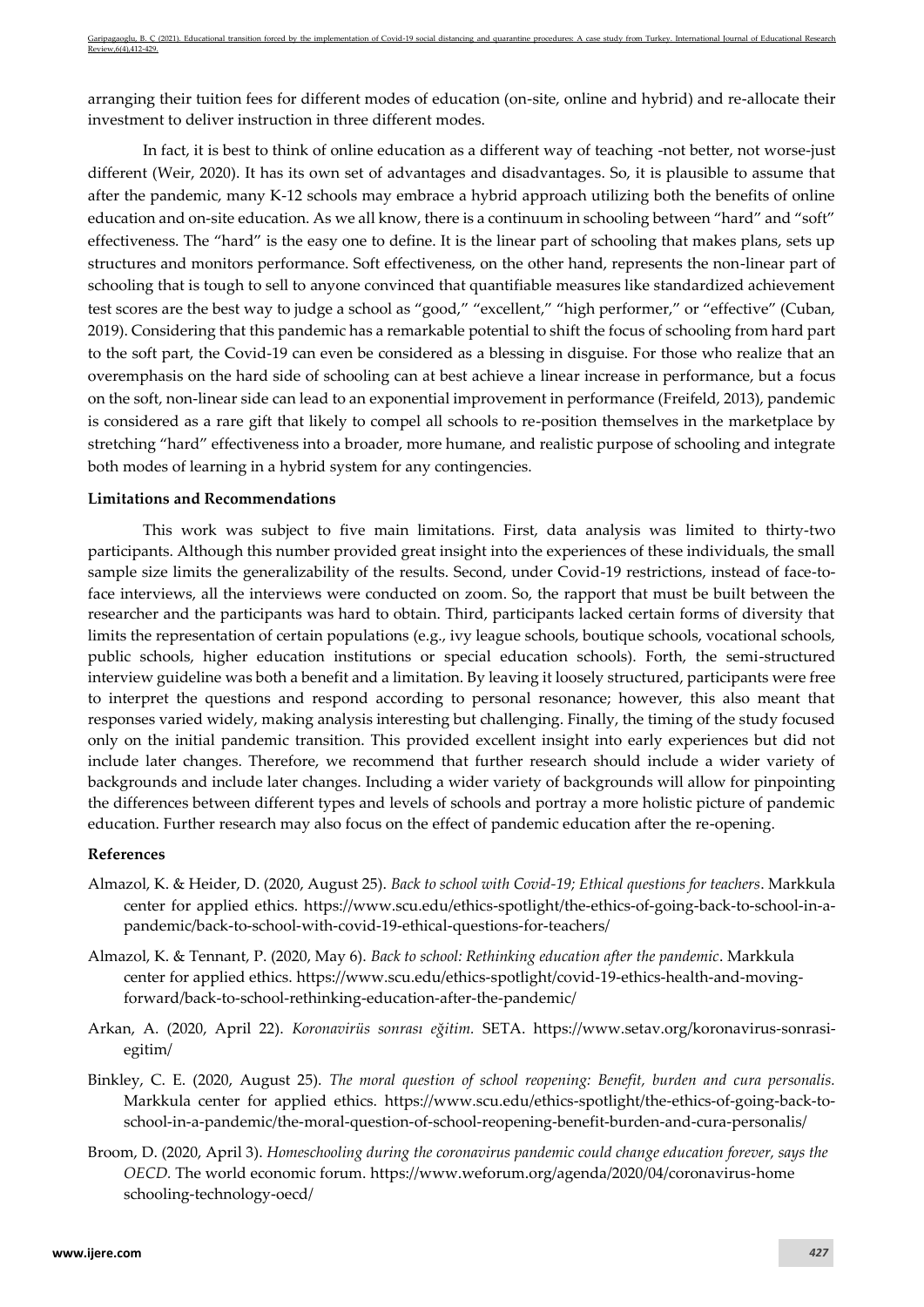- Coyne, C., Ballard, J. D., & Blader, I. J. (2020). Recommendations for future university pandemic responses: What the first Covid-19 shutdown taught us. *PLOS Biology, 18*(8), 1–6. doi.org/10.1371/ journal.pbio. 3000889.
- Cuban, L. (2019, February 6). *Hard and soft effectiveness in schools.* School reform and classroom practice. <https://larrycuban.wordpress.com/2019/02/06/hard-and-soft-effectiveness-in-schools/>
- Dangerfield, K. (2020, July 9). *Coronavirus: How a lack of socialization could impact a generation of kids*. Global news.<https://globalnews.ca/news/7156863/coronavirus-children-isolation-socialization/>
- Deangelis, C. A. (2020, December). *Covid-19 didn't break the public school system. It was already broken.* Reason. <https://reason.com/2020/11/03/covid-19-didnt-break-the-public-school-system-it-was-already-broken/>
- Finefter-Rosenbluh, I. (2020, July 14). *Schools and Covid: Rethinking educational ethics during a pandemic.* Lens, Monash University. [https://lens.monash.edu/@education/2020 /07/14/1380818/ schools-and-covid](https://lens.monash.edu/@education/2020%20/07/14/1380818/%20schools-and-covid-rethinking-educational-ethics-during-a-pandemic)[rethinking-educational-ethics-during-a-pandemic](https://lens.monash.edu/@education/2020%20/07/14/1380818/%20schools-and-covid-rethinking-educational-ethics-during-a-pandemic)
- Fisher, M. E., Dorner, M. A., Maghzi, K. S., Achieng-Evensen, C.,Whitaker, L.C., Hansell, F.,Amant, J. S., & Gapinski, S. M. (2021). Liminality, disruption, and change. A prismatic look at pandemic education. *Prospects:Comparative Journal of Curriculum, Learning, and Assessment,*1-18. [doi.org/10.1007/s11125-021-](https://doi.org/10.1007/s11125-021-09563-9) [09563-9](https://doi.org/10.1007/s11125-021-09563-9)
- Freifeld, L. (2013, March 26). *Hard vs. soft management.* Training.https://trainingmag.com /content/hard-vs softmanagement/#:~:text=There%20is%20a%20continuum%20in,friendly%20management%20based%20 on%20emotions
- Göçmen, A. *Covid-19 sonrası eğitime dair senaryolar: Yeni eğitim nasıl olacak?* Evrim ağacı. <https://evrimagaci.org/covid19-sonrasi-egitime-dair-senaryolar-yeni-egitim-nasil-olacak-9001>
- Henderikx, M., Kreijns, K. & Kalz, M.(2018). *A classification of barriers that influence intention achievement in MOOCs.* LifelongTechnology-EnhancedLearning. [https://link.springer.com/chapter/10.10](https://link.springer.com/chapter/10.10%2007/978-3-319-98572-5_1) 07/978-3-319- [98572-5\\_1](https://link.springer.com/chapter/10.10%2007/978-3-319-98572-5_1)
- Huixian, S., Jia, D., & Shen, T. (2020, April 15). *Frustrated Beijing parents demand refunds from pricey private schools*. Caixin. [https://www.caixinglobal.com/2020-04-15/frustrated-parents-demand-refunds-from-expensive](https://www.caixinglobal.com/2020-04-15/frustrated-parents-demand-refunds-from-expensive-private-schools-101542690.html)[private-schools-101542690.html](https://www.caixinglobal.com/2020-04-15/frustrated-parents-demand-refunds-from-expensive-private-schools-101542690.html)
- Knysh, O., & Dudziak, O. (2020). Overcoming the challenges: The impact of Covid-19 on agricultural higher education in Ukraine. *Romanian Journal for Multidimensional Education, 12,* 162 -167. [doi.org/10.18662/](https://doi.org/10.18662/rrem/12.2Sup1/302) [rrem/12.2Sup1/302.](https://doi.org/10.18662/rrem/12.2Sup1/302)
- Lakhan, R., Agrawal, A., & Sharma, M. (2020). Prevalence of depression, anxiety, and stress during Covid19 pandemic. *Journal of Neurosciences in Rural Practice, 11*(4), 519–525. doi.org/10.1055/s0040-1716442.
- Lloyd, S. A., Byrne, M. M. & McCoy, T. S. (2012). Faculty-perceived barriers of online education. *J. online Learn. Teach., 8*(1), 1-12.
- Luthra, P. & Mackenzie, S. (2020, 30 March). *4 ways Covid-19 could change how we educate future generations.* The world economic forum. [https://www.weforum.org/ agenda/2020/03/4-ways-covid-19-education-future](https://www.weforum.org/%20agenda/2020/03/4-ways-covid-19-education-future-generations/)[generations/](https://www.weforum.org/%20agenda/2020/03/4-ways-covid-19-education-future-generations/)
- Maxwell, J. A. (2005). *Qualitative research design: An interactive approach* (2nd Ed.). Applied Social Research Methods Series, Thousand Oaks: Sage.
- Miles, M. B. & Huberman, A. M. (1994). *An expanded sourcebook: Qualitative data analysis* (2nd Ed.). Thousand Oaks: Sage
- Murphy, M. P. (2020). Covid-19 and emergency eLearning: Consequences of the securitization of higher education for post-pandemic pedagogy. *Contemporary Security Policy, 31*(3), 492-505[. doi.org/10.1080/](https://doi.org/10.1080/13523260.2020.1761749) [13523260.2020.1761749](https://doi.org/10.1080/13523260.2020.1761749)